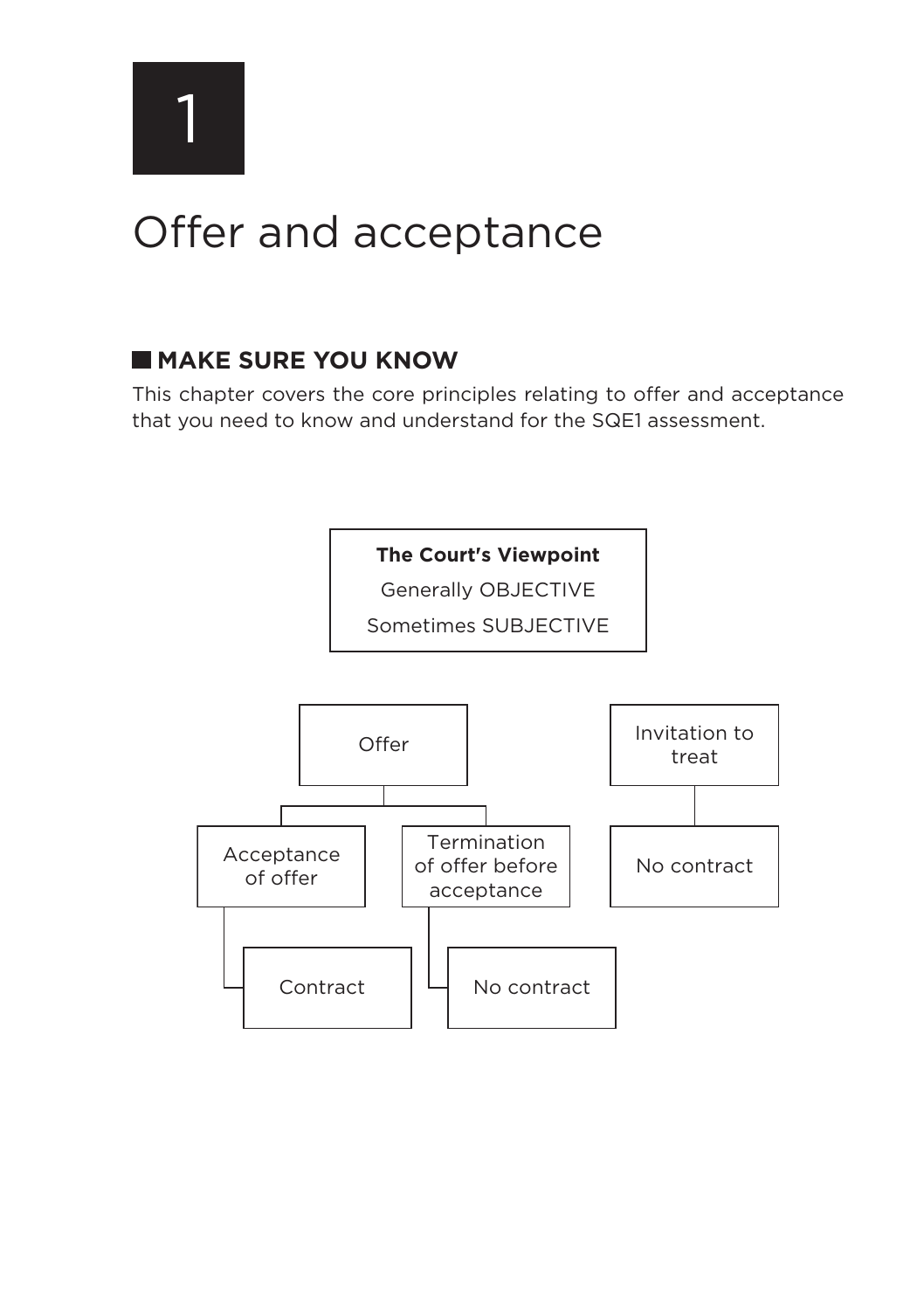# **SQE ASSESSMENT ADVICE**

For the SQE1 assessment, you will need to be able to apply the legal principles discussed in this chapter to determine whether a contract has been formed. As you work through this chapter, remember to pay particular attention in your revision to:

- The distinction between an offer and an invitation to treat.
- The difference between bilateral offers and unilateral offers, and the different rules that determine how these different types of offers are accepted.
- The various methods of communication for offers and acceptance.
- The effect of counter-offers and requests for further information on offers.
- The termination of offers

# **WHAT DO YOU KNOW ALREADY?**

Have a go at these questions before reading this chapter. If you find some difficult or cannot remember the answers, make a note to look more closely at that during your revision.

- 1) What is the difference between an offer and an invitation to treat? [Distinguishing between an offer and an invitation to treat, page 4]
- 2) True or false? The person who makes the offer is the *offeror*, and the person to whom the offer is made is the *offeree*.

#### [Introduction to offer and acceptance, page 3]

- 3) What is the difference between a bilateral offer and a unilateral offer? [Bilateral offers and unilateral offers, page 9]
- 4) In respect of which type of offer is the offeree *not* required to communicate his acceptance of the offer?

### [Forms of acceptance for unilateral offers, page 16]

5) What is the mirror-image rule in the context of offer and acceptance?

# [Acceptance, page 10]

- 6) In which of the following examples has an offer been destroyed?
	- a) John offers Wahid a ton of apples for £100. Wahid asks John whether he will take £50 a month over two months for the apples.
	- b) John offers Henriki a ton of apples for £100. Henriki offers John £90 for the ton of apples.

### [Acceptance, page 10 and The termination of an offer – counteroffers, page 18]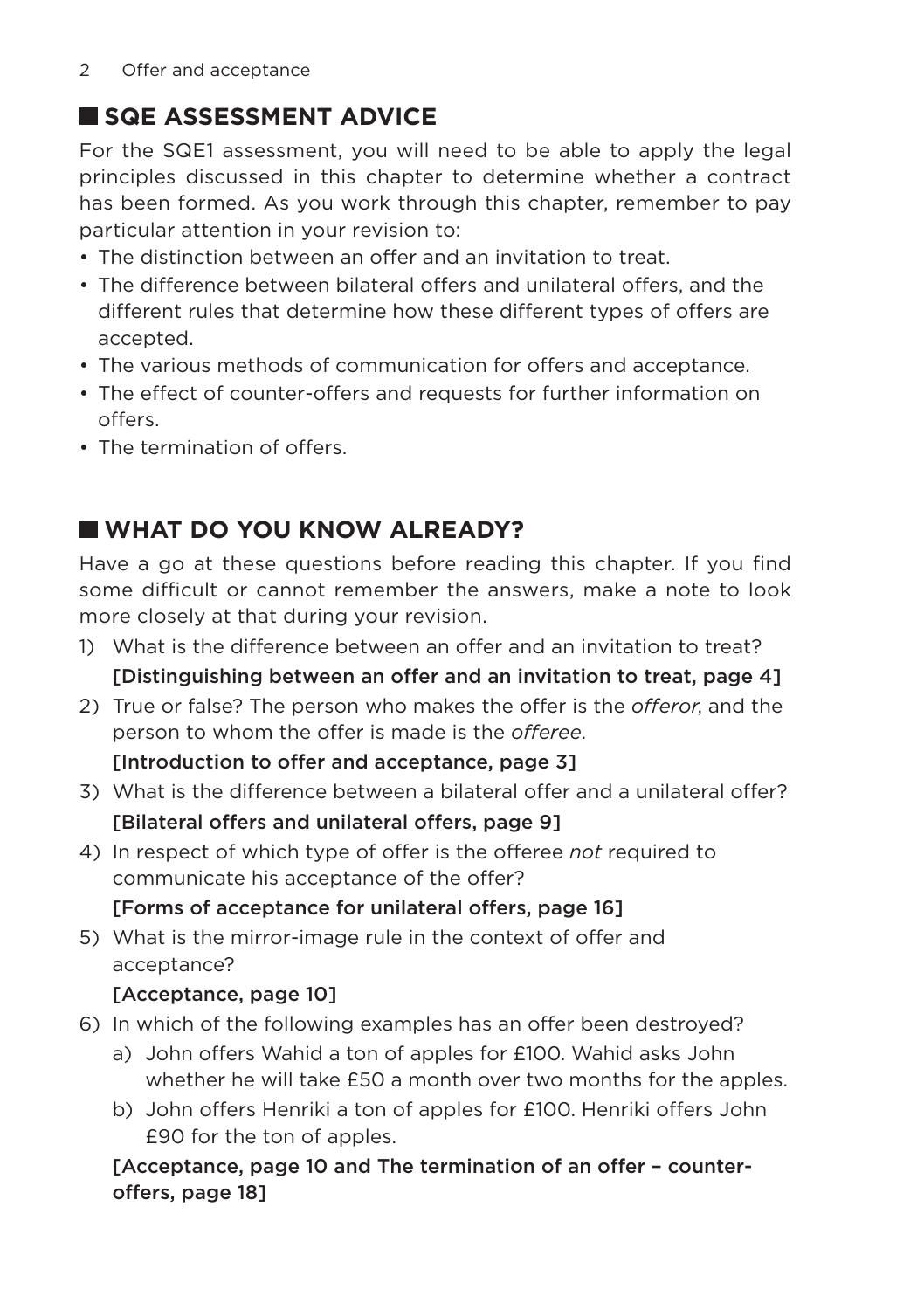# **INTRODUCTION TO OFFER AND ACCEPTANCE**

Offer and acceptance are two of the four elements required to form a legally binding contract. The other elements are consideration and the intention to create legal relations, and are considered later in this book (see Chapter 2 and Chapter 3). In order to form a binding contract, the offeror must make an *offer*, which is *accepted* by the offeree.

#### **Key term: offeror**

The person who makes the offer is the offeror.

### **Key term: offeree**

The person to whom the offer is made is the offeree.

#### **Exam warning**

Although there are usually four elements required to form a legally binding contract, be sure that when a question is asking you to focus on offer and acceptance that you focus on these elements, rather than the intention to create legal relations and consideration.

### The objective test

The courts generally use an **objective test** to determine the existence of a binding agreement between the parties. This means that the courts consider how the interaction between the parties looks to a reasonable person.

#### **Key term: the objective test**

The objective test is the test used by the courts to determine whether an agreement has been formed. The courts analyse the interaction between the parties from the point of view of a reasonable person.

#### The subjective test

In some specified circumstances, the courts apply a subjective test instead of an objective test to determine the existence of an agreement. The subjective test is applied where the offeree knew, or ought to have known, that the offeror has made a mistake. For example, where the offeree knows that the offeror does not intend the terms of the offer to be those that the natural meaning of the words would suggest. It is important to remember this exception to the general rule because if it can be shown that the offeree knew, or ought to have known, that the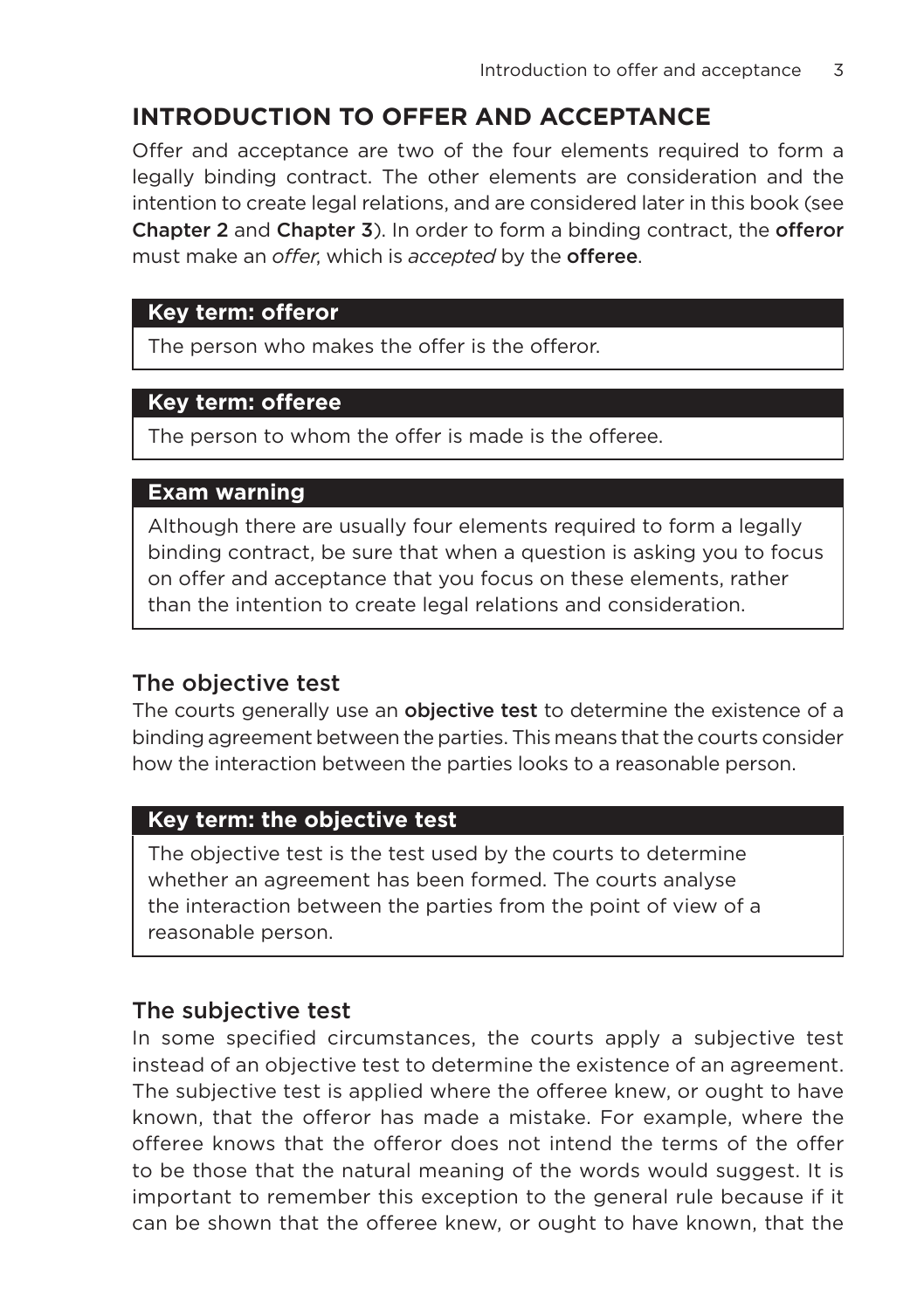offeror is mistaken, the offeror is not bound by the terms of the contract. Note that this exception *only* applies if the mistake relates to a term of the contract (such as the price) rather than a collateral matter (such as the colour of an item). Take a look at Practice example 1.1 to see this in action.

# **Practice example 1.1**

Rusty sells crabs. He has been in correspondence with Delphine previously and has offered to sell her a consignment of crabs at £10 per crab. Two weeks later, he mistakenly offers to sell her the entire consignment of crabs for £10. Delphine accepts the offer, but when Rusty realises he has made a mistake, he refuses to sell her the consignment of crabs for £10.

Can Delphine force Rusty to sell her the consignment of crabs for £10?

The answer is no *if* Rusty can provide the court with evidence to show that Delphine knew, or must have known, that his offer was a mistake, and that Delphine could not have reasonably concluded that the offer reflected Rusty's real intention. In scenarios like this, if the evidence shows that:

- the market practice for selling crabs is to sell them at a price per crab, and
- there is a substantial difference between the price per crab and the price per consignment, and
- there is previous correspondence from Rusty to sell at a price per crab,

the courts will rule that Delphine knew, or should have known, that Rusty was mistaken and Rusty will not be bound to sell Delphine the entire consignment of crabs for £10.

# **DISTINGUISHING BETWEEN AN OFFER AND AN INVITATION TO TREAT**

For the SQE1 assessment, you must be able to determine whether a communication from a person is an offer or an invitation to treat. *Only* an offer can be accepted to form a legally binding contract.

# **Key term: offer**

An offer is a communication from a person in which that person agrees to be legally bound to contract with another party (the offeree) on specified terms if the offeree accepts.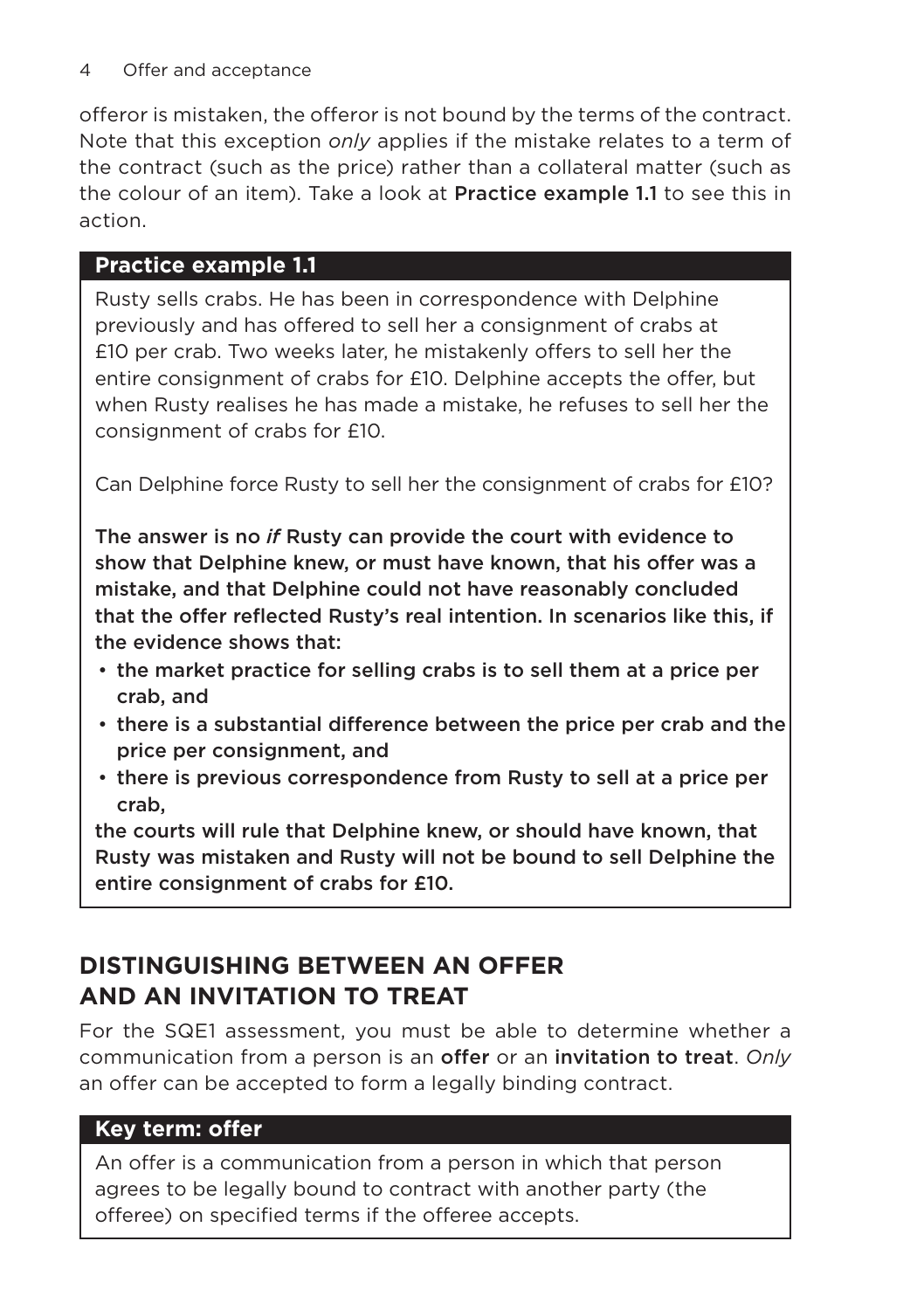#### **Key term: invitation to treat**

An invitation to treat is a communication that a person would like to negotiate or discuss the terms on which goods may be sold, or services may be provided, that will lead to a contract at a later date.

#### Identifying an invitation to treat

Specific words used in communications help us to determine whether a communication is an offer or an invitation to treat. For example, the words 'may be prepared to sell' are unlikely to be viewed as an offer. This is because the phrase 'may be prepared to sell' is conditional, and does not oblige the statement-maker to sell if the other party replies 'yes'. In other words, it is not a firm commitment from the statement-maker. This conditional nature is a key element of an invitation to treat.

Table 1.1 shows specific situations that the law classifies as invitations to treat. You must be able to apply the general rules, and the exceptions to these general rules, in your SQE1 assessment.

| <b>Specific situation</b> | <b>General rule</b>    | <b>Explanation</b>                                                                                                                                                                                                                                                                                                                                                                                                                                                                                                                                                                                                                                                               |
|---------------------------|------------------------|----------------------------------------------------------------------------------------------------------------------------------------------------------------------------------------------------------------------------------------------------------------------------------------------------------------------------------------------------------------------------------------------------------------------------------------------------------------------------------------------------------------------------------------------------------------------------------------------------------------------------------------------------------------------------------|
| Advertisements            | Invitation to<br>treat | The general rule is that advertisements<br>are invitations to treat. The person who<br>reads the advertisement should make<br>an offer that the advertiser can accept<br>or reject.                                                                                                                                                                                                                                                                                                                                                                                                                                                                                              |
|                           |                        | The logic for this approach is that if an<br>advertisement is treated as an offer,<br>a person could accept it to form a<br>legally binding contract. This would<br>oblige the advertiser to supply the<br>advertised goods to whoever accepted<br>the offer, or face a claim for breach of<br>contract. Classifying advertisements<br>as invitations to treat reflects business<br>common sense by allowing the supplier<br>to decide whether to make a legally<br>binding contract with the person<br>who wishes to buy the goods in the<br>advertisement. The same principle<br>applies to wine lists and other lists<br>of goods from which a customer can<br>make an order. |

*Table 1.1: Examples of invitations to treat*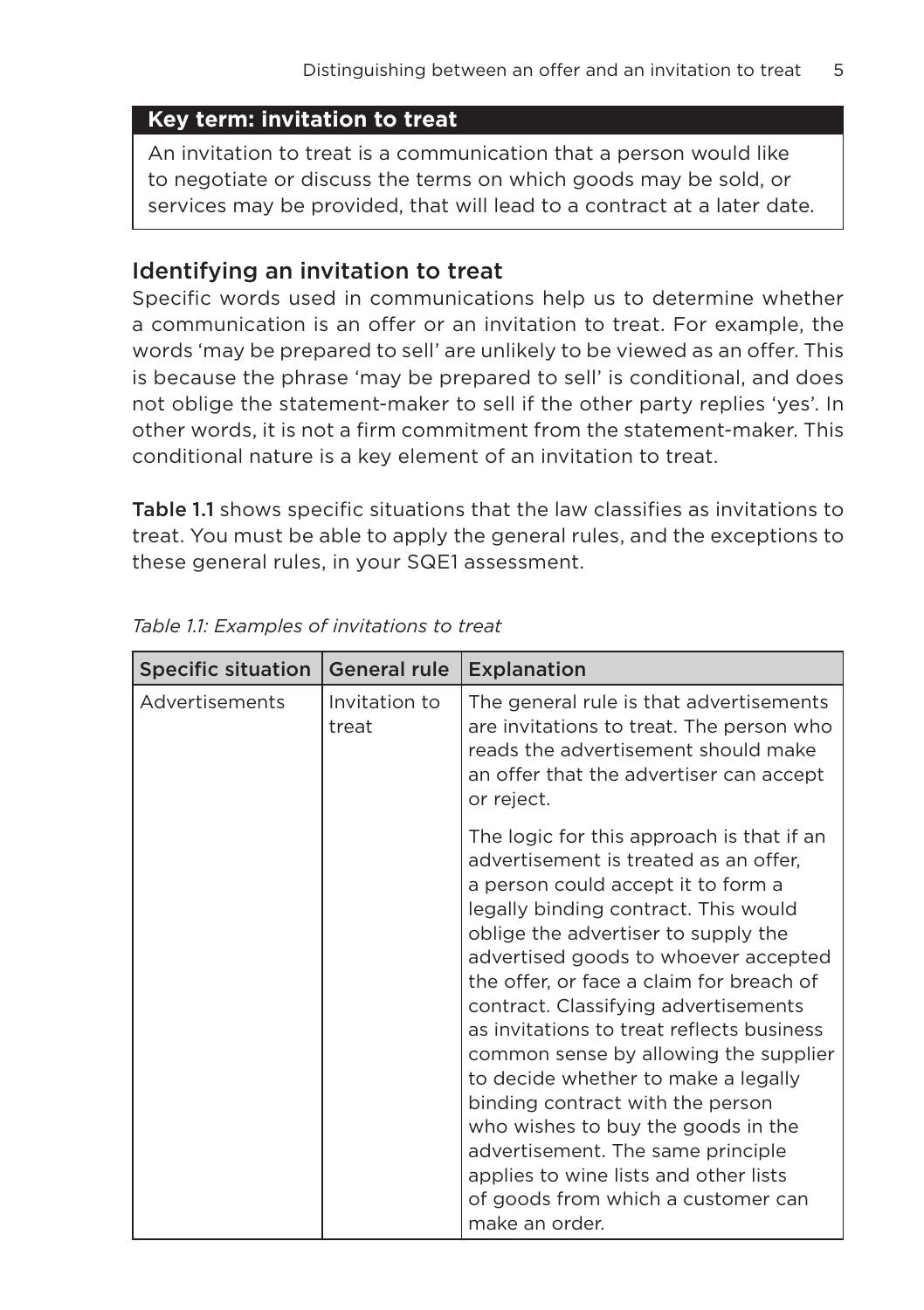#### 6 Offer and acceptance

| Examples of invitations to treat (continued) |  |  |  |  |
|----------------------------------------------|--|--|--|--|
|----------------------------------------------|--|--|--|--|

| <b>Specific situation</b>                     | <b>General rule</b>    | Explanation                                                                                                                                                                                                                                                                                                                                                                                                                        |
|-----------------------------------------------|------------------------|------------------------------------------------------------------------------------------------------------------------------------------------------------------------------------------------------------------------------------------------------------------------------------------------------------------------------------------------------------------------------------------------------------------------------------|
|                                               |                        | Note the exception to the general rule<br>that applies to certain advertisements<br>that are unilateral offers. See<br>Identifying an offer, page 7.                                                                                                                                                                                                                                                                               |
| Display of goods                              | Invitation to<br>treat | Goods on display in a shop are<br>an invitation to treat, not an offer.<br>The offer is made by the customer<br>who wishes to buy them, and the<br>shopkeeper can accept or reject<br>this offer.                                                                                                                                                                                                                                  |
| Websites                                      | Invitation to<br>treat | Generally, a website through which<br>goods can be bought is an invitation<br>to treat. It is the order made by the<br>person wishing to buy through the<br>website that is the offer.                                                                                                                                                                                                                                             |
| <b>Auction sales</b>                          | Invitation to<br>treat | An auctioneer's request for bids at an<br>auction is an invitation to treat, even<br>when it refers to lots being 'offered<br>for sale'. The same rule applies to an<br>advertisement that an auction is being<br>held. A bidder's offer is accepted by<br>the auctioneer when the auctioneer<br>taps the hammer down. But note<br>the exception in respect of auctions<br>'without reserve'. See Identifying an<br>offer, page 7. |
| Tenders (requests<br>for quotes, and<br>bids) | Invitation to<br>treat | The person making the requests for<br>quotes (typically this is the person<br>who organises the tender) can decide<br>whether to accept the bids (offers) that<br>he receives.<br>But note the exception to the                                                                                                                                                                                                                    |
|                                               |                        | general rule in respect of tenders<br>that promise to accept the most<br>competitive bid amounts; and<br>promise to consider bids that<br>conform to the tender conditions.<br>Such tenders are unilateral offers.<br>See Identifying an offer, page 7.                                                                                                                                                                            |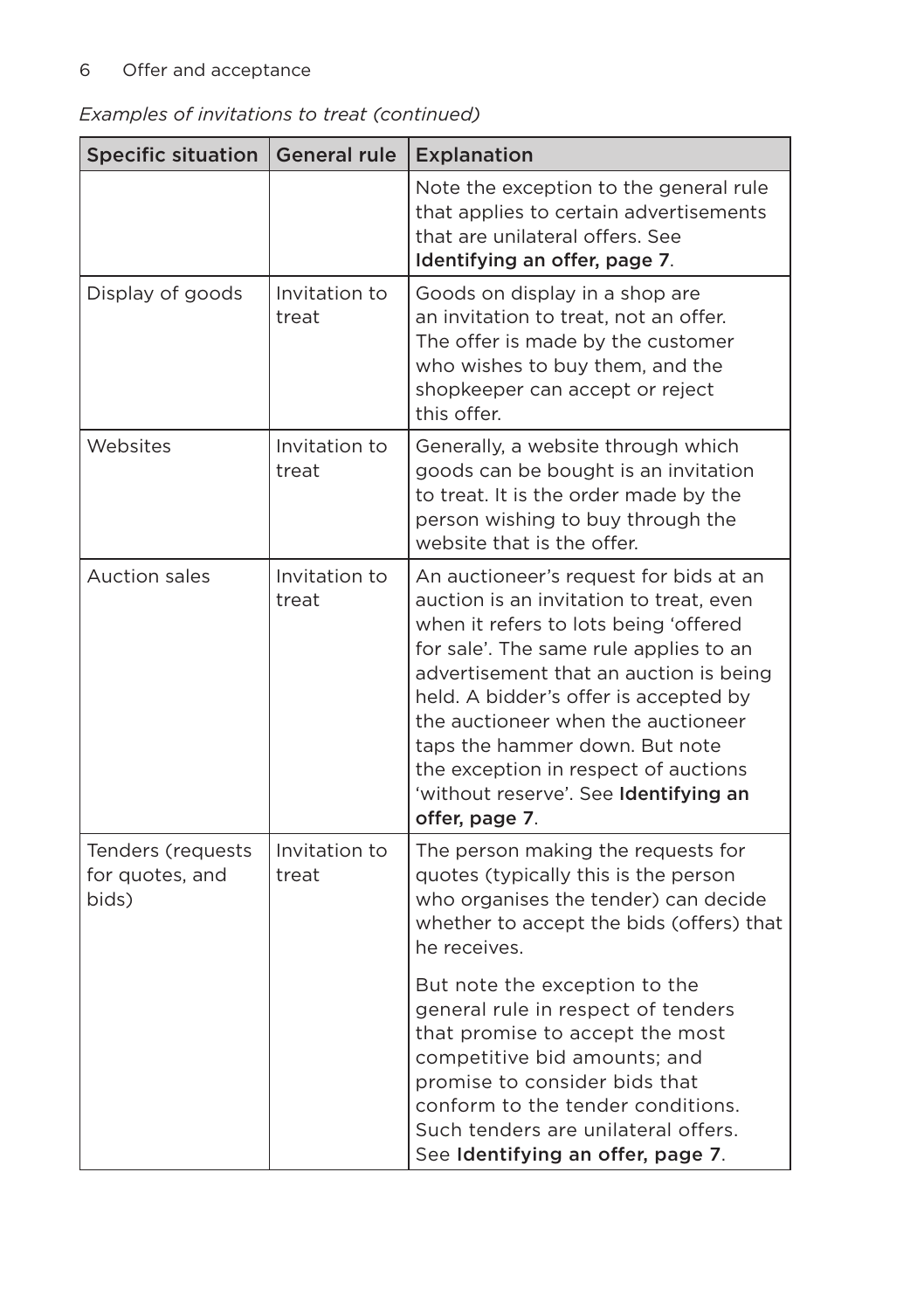#### **Exam warning**

When you identify a clue in the question, for example an advertisement, and the general rule is that an advertisement is an invitation to treat, make sure that you stress-test your initial conclusion and check whether an exception to the general rule applies, which could change your answer.

#### Identifying an offer

Words, and the *intention* of the person who makes the communication, help the courts (and us!) to identify whether a communication is an offer or an invitation to treat. Which criteria do the courts use to identify an offer?

- The first key requirement of an offer is that the communication must be precise enough, with no further details to be agreed, so that the person to whom it is addressed can answer 'Yes' to form a binding contract.
- The second requirement is that the person making the communication must have the *intention* to be bound. The courts decide whether such intention exists through an objective analysis of the words used in the communication.

The case of *Storer v Manchester City Council* [1974] 1 WLR 1403 is a good example of an offer. Manchester City Council sent Storer an agreement for sale and asked him to sign the agreement and return it to the council if he accepted the offer to buy. The court held that this language was certain, and showed a clear intention to be bound if the offeree signed the agreement and returned it, so it was an offer. Table 1.2 provides further examples of offers.

| <b>Specific situation</b>    | <b>General rule</b> | Explanation                                                                                                                                                                                                                                                                                                                                                                                                                                                                                                                                                                                           |
|------------------------------|---------------------|-------------------------------------------------------------------------------------------------------------------------------------------------------------------------------------------------------------------------------------------------------------------------------------------------------------------------------------------------------------------------------------------------------------------------------------------------------------------------------------------------------------------------------------------------------------------------------------------------------|
| Unilateral<br>advertisements | Offer               | Unilateral advertisements are an<br>exception to the general rule that<br>advertisements are invitations to treat.<br>An example of a unilateral advertisement<br>is where an offeror makes a promise in<br>exchange for the offeree performing an<br>act, for example, a promise of a reward<br>for the person who finds a lost cat.<br>The offeree is not obliged to perform<br>the act, but if the offeree performs the<br>act and finds the lost cat, he will have<br>accepted the offer and will be entitled<br>to the reward that was offered. Another<br>example of a unilateral advertisement |

|  |  | Table 1.2: Examples of offers |  |  |
|--|--|-------------------------------|--|--|
|--|--|-------------------------------|--|--|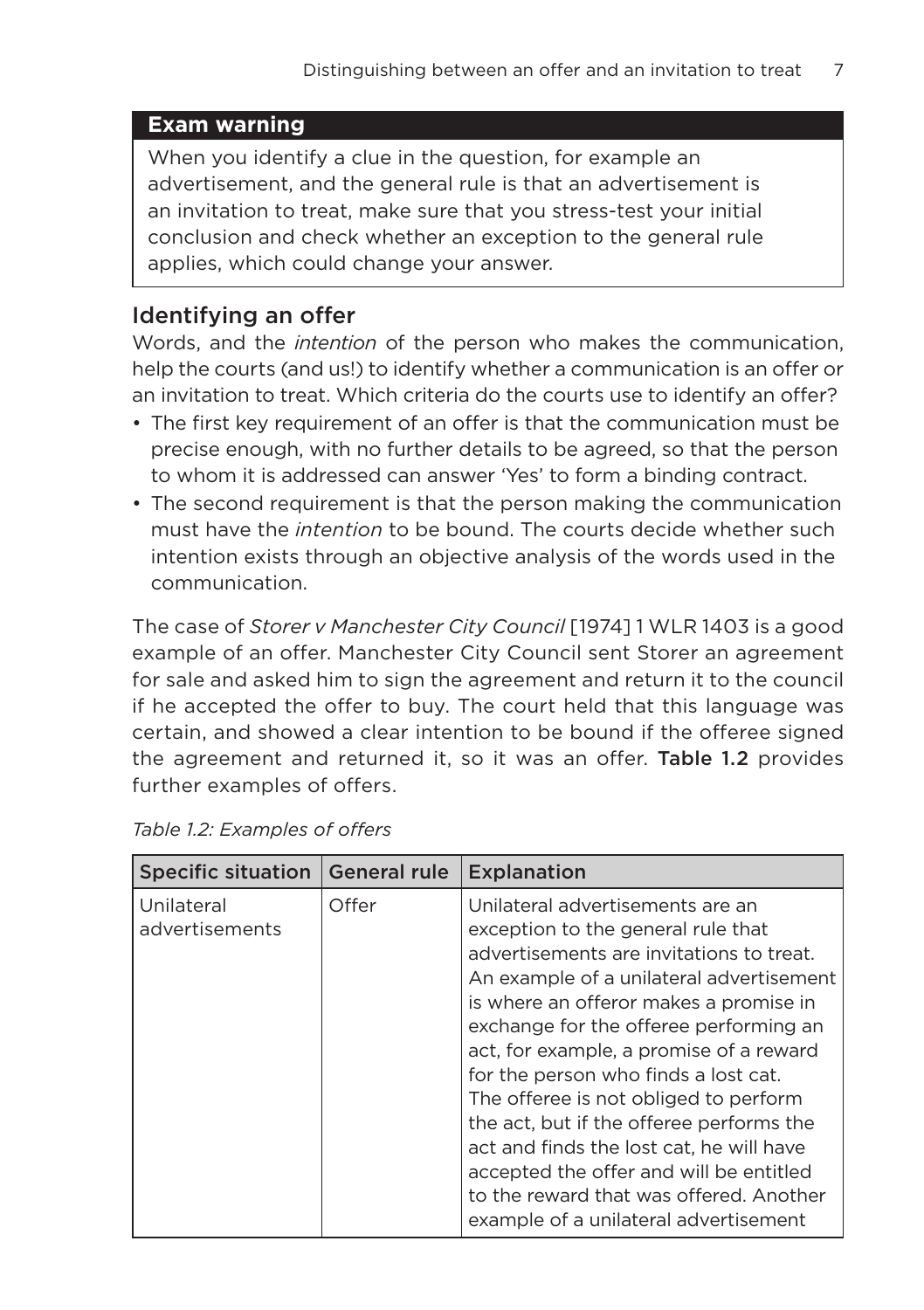#### 8 Offer and acceptance

*Examples of offers (continued)*

| <b>Specific situation</b>                                                                                                | <b>General rule</b> | Explanation                                                                                                                                                                                                                                                                                                                                                                                                                                                    |
|--------------------------------------------------------------------------------------------------------------------------|---------------------|----------------------------------------------------------------------------------------------------------------------------------------------------------------------------------------------------------------------------------------------------------------------------------------------------------------------------------------------------------------------------------------------------------------------------------------------------------------|
|                                                                                                                          |                     | would be The Best Insurance Company<br>advertising free holiday insurance to<br>a person who books a holiday with<br>a company in its network. Such an<br>advertisement would be a unilateral offer<br>of free holiday insurance that can be<br>accepted by any person who performs<br>the specified act (in this case, booking<br>the holiday with a network company of<br>The Best Insurance Company).                                                       |
| Auctions 'without<br>reserve'                                                                                            | Offer               | Auctions 'without reserve' are<br>categorised as unilateral offers. In other<br>words, they are a promise to sell the<br>goods being auctioned to the highest<br>bidder in the auction.                                                                                                                                                                                                                                                                        |
| Tenders to<br>accept the most<br>competitive bid,<br>and to consider<br>tenders that<br>conform to the<br>bid conditions | Offer               | Tenders to accept the most competitive<br>bid are treated as unilateral offers that<br>are accepted by the party who submits<br>the most competitive bid to form a<br>legally binding contract. In addition, a<br>tender that promises to consider bids<br>that conform to the tender conditions<br>is a unilateral offer that is accepted<br>by any person who submits a bid that<br>confirms to the tender conditions to<br>form a legally binding contract. |
| Automatic<br>vending machines                                                                                            | Offer               | Goods displayed or offered by vending<br>machines are offers. A person who puts<br>money in the vending machine, or pays<br>by card, accepts the offer being made<br>to form a legally binding contract.                                                                                                                                                                                                                                                       |

Attempt Practice example 1.2 to test your ability to distinguish between offers and invitations to treat.

#### **Practice example 1.2**

Marco bumps into Maria at a coffee shop. Marco mentions that he may be selling his laptop. Maria tells Marco that she would like to buy it.

Has Marco made an offer to sell his laptop to Maria?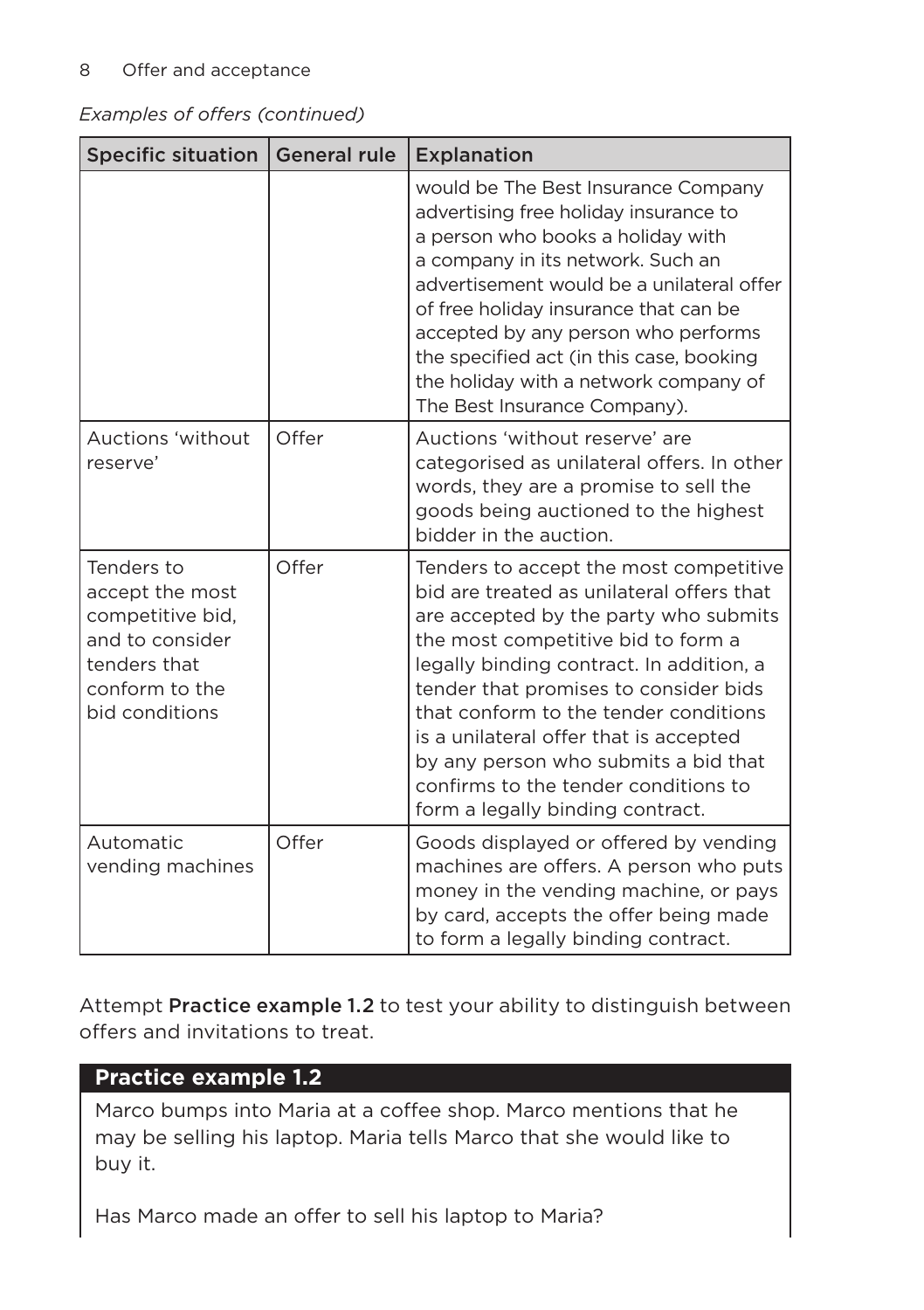The answer is no. Marco's communication is an invitation to treat. The key clues are:

- the use of the word 'may'
- the absence of any certainty in Marco's communication
- the lack of evidence to indicate that Marco has an intention to sell to Maria. (Marco does not include any details about the laptop, such as the model, age or price, and he does not use any direct words, such as 'Would you like to buy my laptop for £300?')

Maria cannot respond *yes* to Marco's communication and so Marco's communication cannot be an offer.

#### **Revision tip**

When analysing scenarios such as the one in **Practice example 1.2**, try putting yourself in the shoes of Marco. If you were to tell someone that you may be selling your dog, would you expect someone who responded with the words *yes I will buy it* to have formed a legally binding contract that obliges you to sell your dog to them? The answer is no.

#### *Bilateral offers and unilateral offers*

It is critical that you are able to identify the difference between bilateral offers and unilateral offers. In a bilateral offer scenario, an offer (or promise) is exchanged for an offer (or promise). For example, Olga promises to pay £10 for a book in exchange for Bogdan agreeing to sell Olga the book for £10. By contrast, in a unilateral offer scenario, Bogdan may offer to sell the book to the first person who brings him £10. Olga is not obliged to bring Bogdan £10, but if she chooses to bring Bogdan £10 and is the first person to do so, Bogdan will be bound to sell the book to Olga. Make sure you understand these important terms.

#### **Key term: bilateral offer**

A bilateral offer is an offer or promise in exchange for an offer or promise.

#### **Key term: unilateral offer**

A unilateral offer is an offer in exchange for a specified act, made either to a specific person, or to a wider group of persons, including to the public.

Now put your knowledge to the test and attempt Practice example 1.3.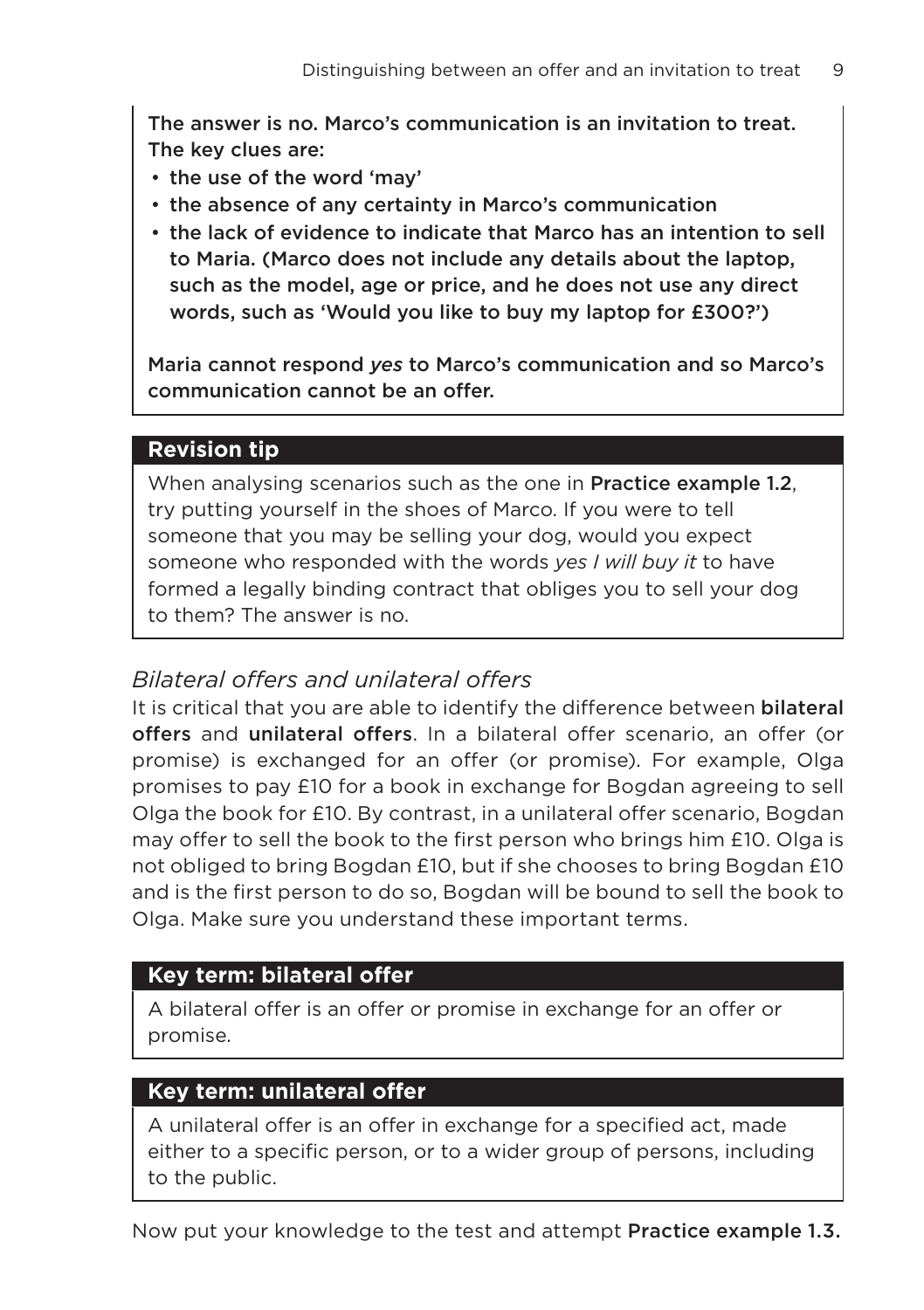# **Practice example 1.3**

A medical company advertises a medical product. The advertisement states that the company will pay £100 to anyone who catches flu after using their product in a specified way for a specified period of time. Veronika sees the advertisement and buys the medical product. She uses the medical product in the prescribed way for the prescribed time, but catches flu.

Has Veronika formed a legally binding contract with the medical company?

The answer is yes. This scenario is based on the facts of *Carlill v Carbolic Smoke Ball Company* [1893] 1 QB 256 CA. The Court of Appeal held that the claimant was entitled to the £100 on the grounds that the advertisement was a unilateral offer that the claimant had accepted by the act of buying the medical product and using it in the prescribed way to form a legally binding contract.

# *An offer must be communicated to be effective*

In order to be effective, an offer must be communicated to the offeree (a person cannot accept an offer if he does not know about it). So a person who finds a lost cat and returns it to its owner will only be able to claim any reward offered for the lost cat *if* the person knew about the offer when he returned the lost cat.

# **ACCEPTANCE**

Once you have identified an offer, you must be able to determine whether there has been an acceptance of the offer. The 'mirror-image rule' is a helpful principle to apply to work out whether an offer has been accepted. If the response from the offeree is not the mirror image of the offer, for example, because the offeree has introduced a new term, then it is not a valid acceptance.

# **Key term: acceptance**

An acceptance is the complete agreement to the terms of the offer.

# **Key term: mirror-image rule**

The mirror-image rule means that an acceptance must be exactly the same as the offer to which it relates.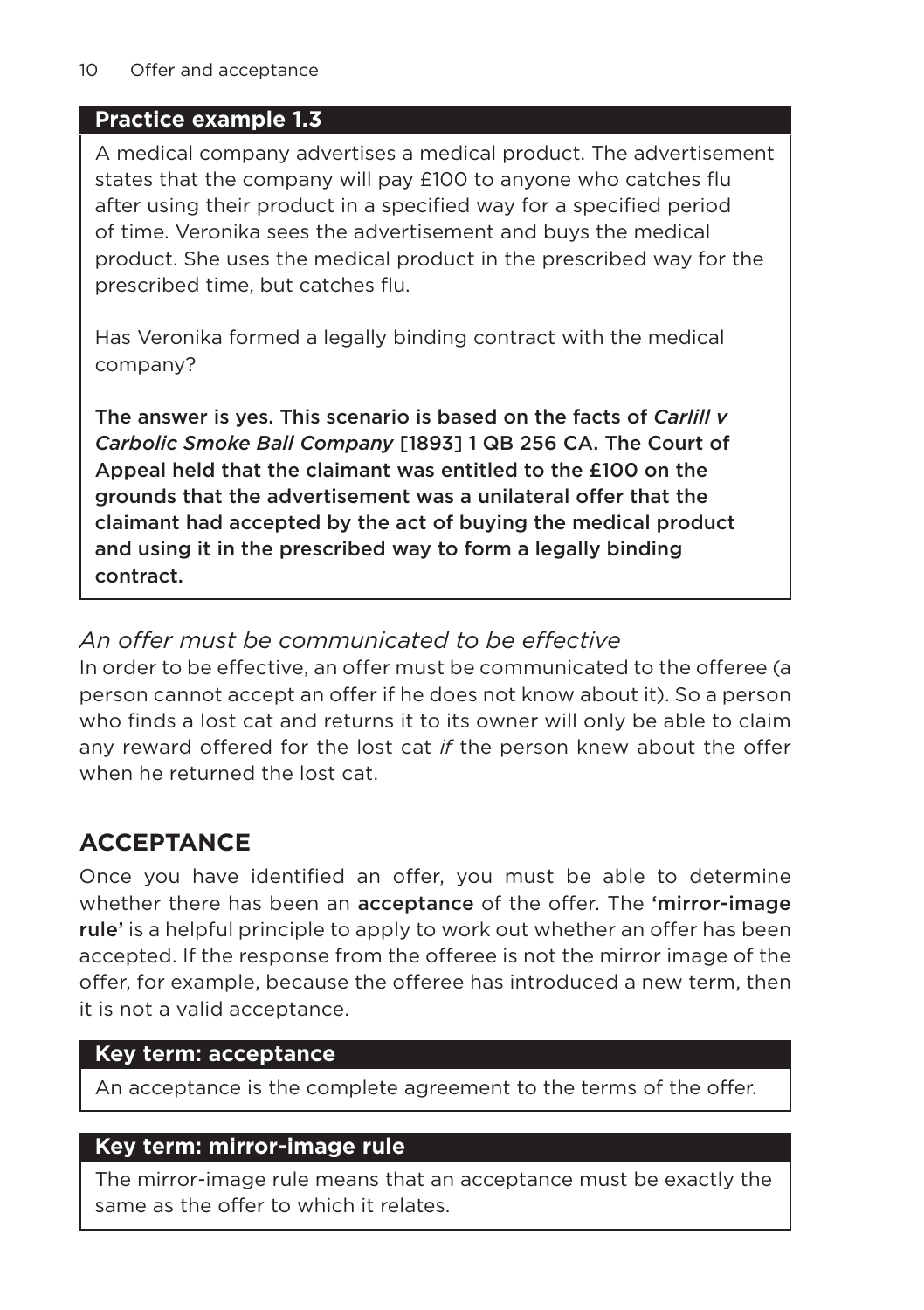Note that acceptance can be made through words or by conduct (what the offeree does). Conduct is a key issue because it means that where a person who receives an offer does not communicate a response in writing or orally but nonetheless starts to perform his obligations in accordance with the terms of the offer, this performance will amount to acceptance of the offer by conduct. Now try to answer Practice example 1.4.

#### **Practice example 1.4**

Ali sends a draft contract to Benazir. Benazir fills in the name of the arbitrator who will resolve any disputes that arise, marks the draft as *approved* and sends it back to Ali. Ali receives the draft and puts it in a file. Both Ali and Benazir start to perform their respective obligations under the terms of the draft contract.

Has a contract been concluded between Ali and Benazir?

The answer is yes. This example is based on the scenario in *Brogden v Metropolitan Railway Co.* (1876–1877) LR2 App CA 666 HL. The House of Lords held that Party B (Benazir in our scenario) made a counter-offer to Party A (Ali in our scenario) by filling in the name of the arbitrator and sending him the contract. The fact that Party A started to perform his obligations after receiving the contract was held to mean that Party A had accepted Party B's offer by conduct to form a legally binding contract.

### Counter-offers and requests for flexibility in payment terms

An attempt by the offeree to introduce new terms when responding to an offer is a counter-offer. A counter-offer terminates an offer so that the offeree can no longer accept it . But the new counter-offer can be accepted by the person to whom it is addressed to form a binding contract. See also The termination of an offer, page 16.

#### **Key term: counter-offer**

A counter-offer is a response to an offer that introduces new terms to what is offered. A counter-offer is not an acceptance, and destroys the original offer, which can no longer be accepted by the person who makes the counter-offer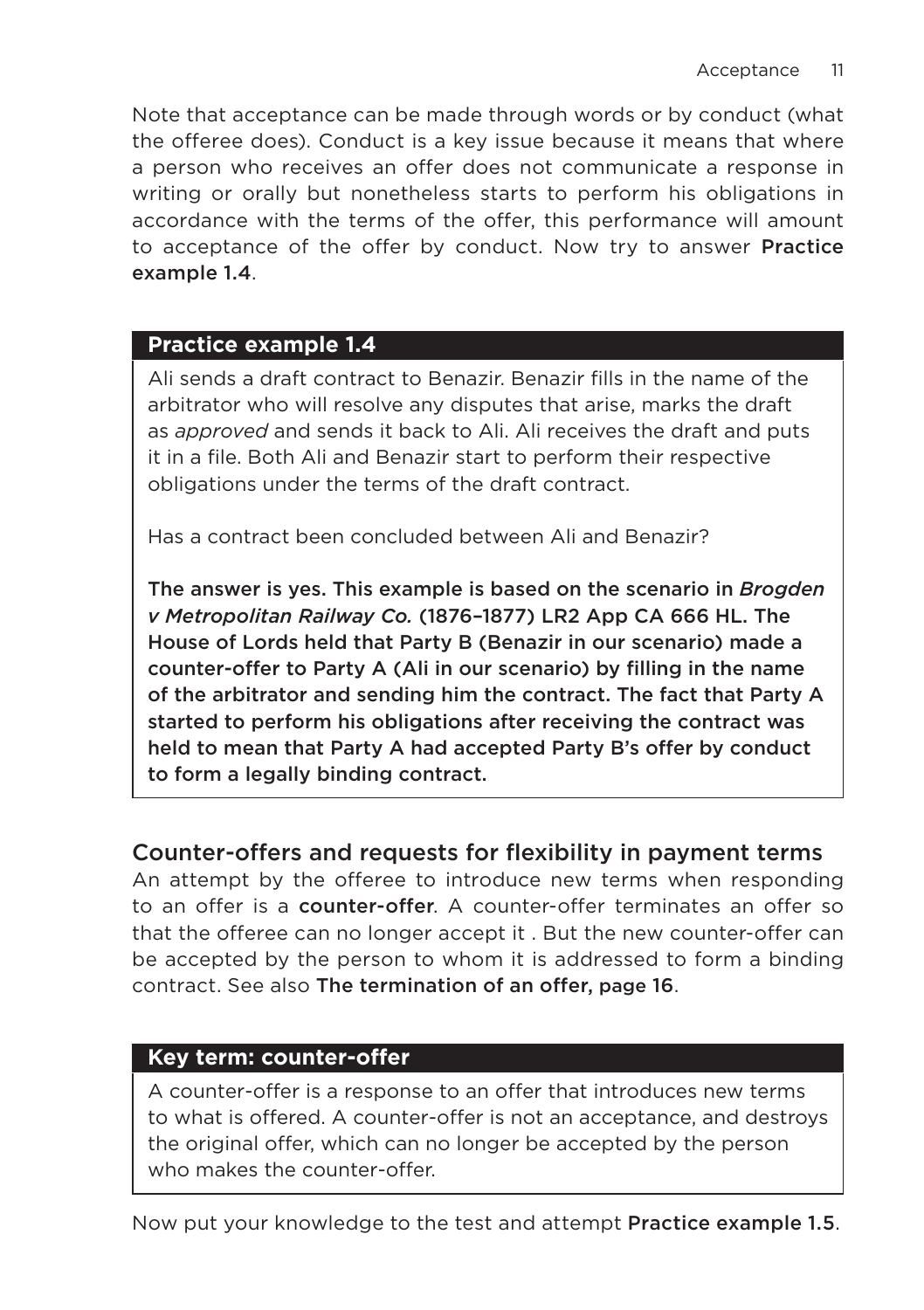#### 12 Offer and acceptance

#### **Practice example 1.5**

Maria offers a car for sale to Pavol for £1,000. In response, Pavol says to Maria, 'The car is not worth £1,000, but I will give you £800 for it'. The next day, Pavol changes his mind and tells Maria that he accepts her offer and will buy the car for £1,000.

Has a legally binding contract been formed between Maria and Pavol?

The answer is no. Pavol's response to Maria that he would give her £800 for the car is a counter-offer that destroyed Maria's offer so that it is no longer open for Pavol to accept.

It is important to distinguish between a counter-offer, and a request for flexibility in payment terms. An example of a request for flexibility in payment terms is where the offeree asks whether he could pay for the goods or services offered over a period of time or in instalments. Such communications are not counter-offers, so they do not terminate the offer. SQE1 assessment questions may test a candidate's ability to distinguish between the effects of counter-offers and requests for flexibility in payment terms.

# **Key term: request for flexibility in payment terms**

A request for flexibility of payment terms is a response to an offer that enquires whether the amount required for the offered goods can be paid in instalments or later than set out in the offer, and leaves the original offer open for acceptance.

Now put your knowledge to the test and attempt Practice example 1.6.

### **Practice example 1.6**

John offers to sell gold to Gregor for £1,000 an ounce. Gregor asks John if he will accept payment in instalments over 2 months. John tells Gregor that he will accept payments in instalments over 2 months. Gregor tells John that he accepts his offer.

Has a legally binding contract been formed between John and Gregor?

The answer is yes. Gregor's question to John about paying in instalments was a request for information about flexibility in payment terms that left John's offer open for Gregor to accept, which he did.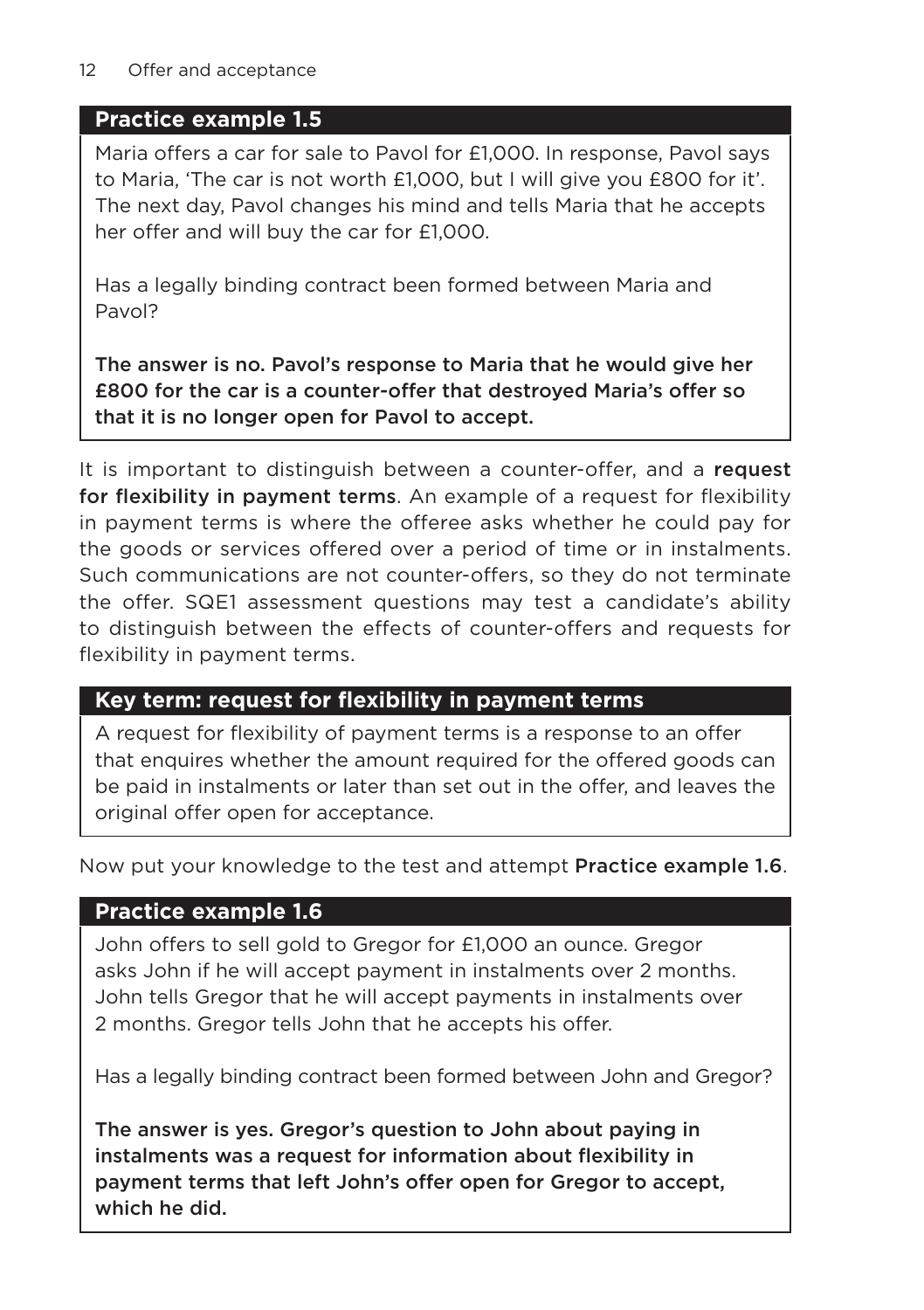### *The 'battle of the forms'*

When parties send each other their own standard terms of business with the aim of persuading the other party to use the first party's standard terms, this is often called the battle of the forms.

The general rule in respect of the battle of the forms is that 'the last shot' prevails. This means that the last set of terms of business sent by one party to the other party before the other party starts to perform his obligations will apply to the contract.

# The offeree's acceptance must be in respect of the offer

If the offeree performs an act that would normally qualify as an acceptance of the offer, the act will only constitute acceptance of the offer if the offeree knows about the offer. Provided the offeree knows about the offer, their motive in performing the act that constitutes acceptance is irrelevant. For example, where an offer is made to give a £100 reward to any person who provides specified information about a crime, a person who provides such information about the crime will be entitled to the reward, *provided he knows about it*, even if his motive in providing the information is not to receive the reward, but something different, like clearing his conscience.

### Forms of acceptance for bilateral offers

In this section, we look at the impact of the offeror's requirements as to how acceptance should be communicated. The legal position in respect of bilateral offers is different from the position for unilateral offers (see Forms of acceptance for unilateral offers, page 16).

The general rule is that an acceptance of a bilateral offer *must* be communicated to the offeror to create a legally binding contract (the receipt rule).

#### **Key term: receipt rule**

The rule that an offeror must actually *receive* an acceptance for the acceptance to be valid.

The requirement for communication of acceptance underpins the rule that silence cannot amount to acceptance. So if an offeror tells an offeree that he will assume that his offer has been accepted if he does not hear from him, this has no legal effect. In other words, if the offeree does not respond to such a communication from the offeror, it will *not* form a legally binding contract.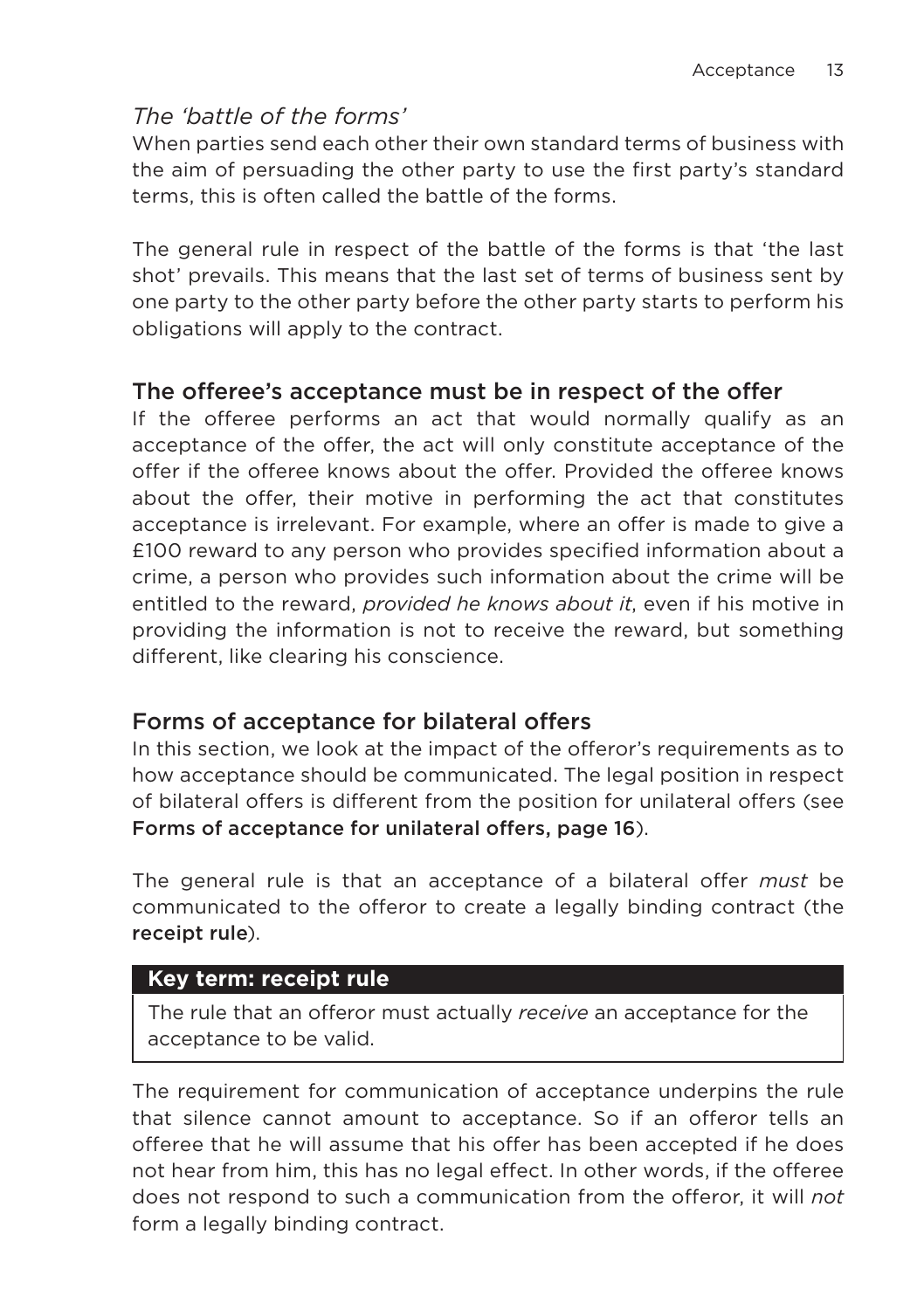There are two main issues to consider as regards the form of acceptance:

- If the offeror has specified or implied that acceptance must be in a specific form, for example, *in person*, then the acceptance must be communicated as specified.
- If the offeror has not made it very clear that acceptance must only be made in a specified form, then the offeree can use another form for acceptance, provided it is no slower. For example, if the offeror has required acceptance to be made by a telephone, acceptance by a personal visit would be a sufficient alternative, provided it was not significantly slower.

The postal acceptance rule (considered below) is an important exception to the rule that an acceptance of a bilateral contract must be communicated to be effective.

# *The postal acceptance rule*

If the interaction between the offeror and the offeree makes it clear that the post might be used by the offeree to communicate acceptance, the postal acceptance rule will apply. The postal acceptance rule provides that the offeree's acceptance is effective to form a legally binding contract *as soon as the acceptance is posted*. So even if the offeror never receives the acceptance, he is still bound by the contract that was formed when the acceptance was posted.

For such a powerful rule to apply, certain requirements need to be satisfied, including the requirement that the letter of acceptance be properly addressed, and posted through a post office or a Royal Mail postbox. The postal acceptance rule does not apply to letters that are handed to the postperson or sent through a courier company. The parties are free to exclude the postal acceptance rule, for example, by the offeror stating that an acceptance must not be sent by post, and by specifying an alternative means of communication.

When the postal acceptance rule does not apply, the position on communication of acceptance is as set out in Table 1.3 below.

| Means of communication   General position                          |                                                                                                                                                      |
|--------------------------------------------------------------------|------------------------------------------------------------------------------------------------------------------------------------------------------|
| Instantaneous media,<br>including the telephone,<br>fax and telex. | The general position is that the receipt<br>  rule applies, which means that the offeror<br>must receive an acceptance for it to be<br>communicated. |

*Table 1.3: Communicating acceptance outside the postal acceptance rule*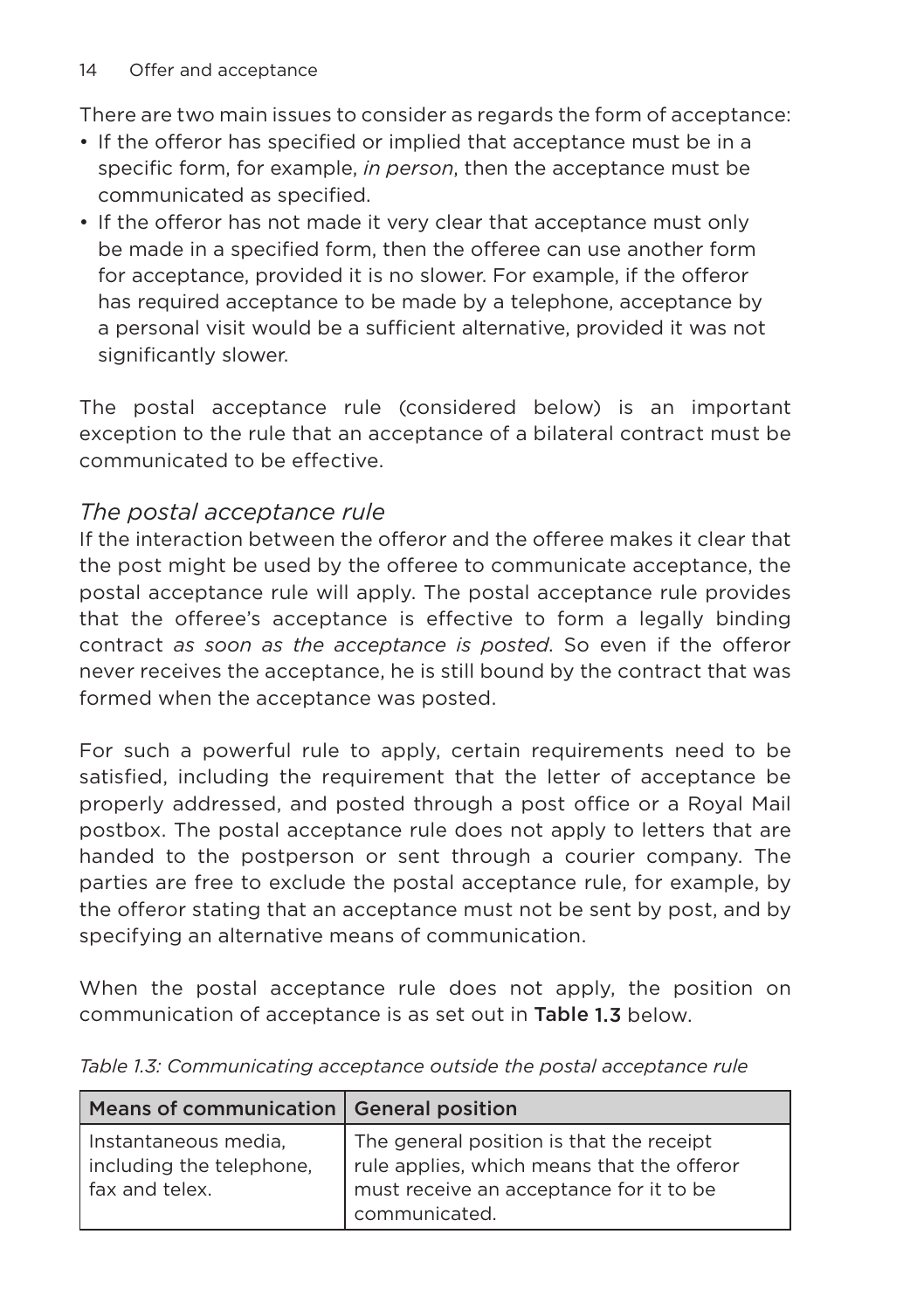| <b>Means of communication</b>                    | <b>General position</b>                                                                                                                                                                                                                                                                                                                                                                                                                                                                                                                                                         |
|--------------------------------------------------|---------------------------------------------------------------------------------------------------------------------------------------------------------------------------------------------------------------------------------------------------------------------------------------------------------------------------------------------------------------------------------------------------------------------------------------------------------------------------------------------------------------------------------------------------------------------------------|
|                                                  | As a general rule, the offeree is responsible<br>for ensuring that the offeror has received<br>the acceptance. In respect of acceptances<br>by telephone, the offeror and the offeree are<br>treated as if they were interacting face to face.<br>So if the offeror does not hear or understand<br>the acceptance, it will not have been<br>communicated. In respect of fax, if the offeror<br>is aware that the acceptance is being sent but<br>does not receive it or it is unreadable when it<br>is received, the offeror must ask the offeree to<br>re-send the acceptance. |
| Instantaneous media sent<br>during office hours  | If the acceptance is communicated to a<br>business during office hours, acceptance is<br>held to be communicated at the time when<br>the acceptance is actually received by<br>the fax.                                                                                                                                                                                                                                                                                                                                                                                         |
| Instantaneous media sent<br>outside office hours | If the acceptance is sent outside 'ordinary<br>business hours', it will be deemed to be received<br>at the start of the following working day.                                                                                                                                                                                                                                                                                                                                                                                                                                  |
| Acceptance by email                              | The general position is that the receipt rule<br>applies.                                                                                                                                                                                                                                                                                                                                                                                                                                                                                                                       |
| Acceptance through a<br>website                  | Unless the parties are businesses and agree<br>otherwise, the order and acknowledgement<br>of receipt of order will be deemed to be<br>received when the parties to whom they are<br>addressed are able to access them.                                                                                                                                                                                                                                                                                                                                                         |

*Communicating acceptance outside the postal acceptance rule (continued)*

# **Revision tip**

Ensure you understand the two main rules in respect of the acceptance of bilateral offers.

- Firstly, communications of acceptance are deemed received by the offeror when they are actually received. But note how the rule is varied when acceptances are sent out of office hours.
- Secondly, the postal acceptance rule provides that the acceptance is effective to create a legally binding contract when it is properly posted.

Practice example 1.7 explores the difference between receipt rule and the postal acceptance rule.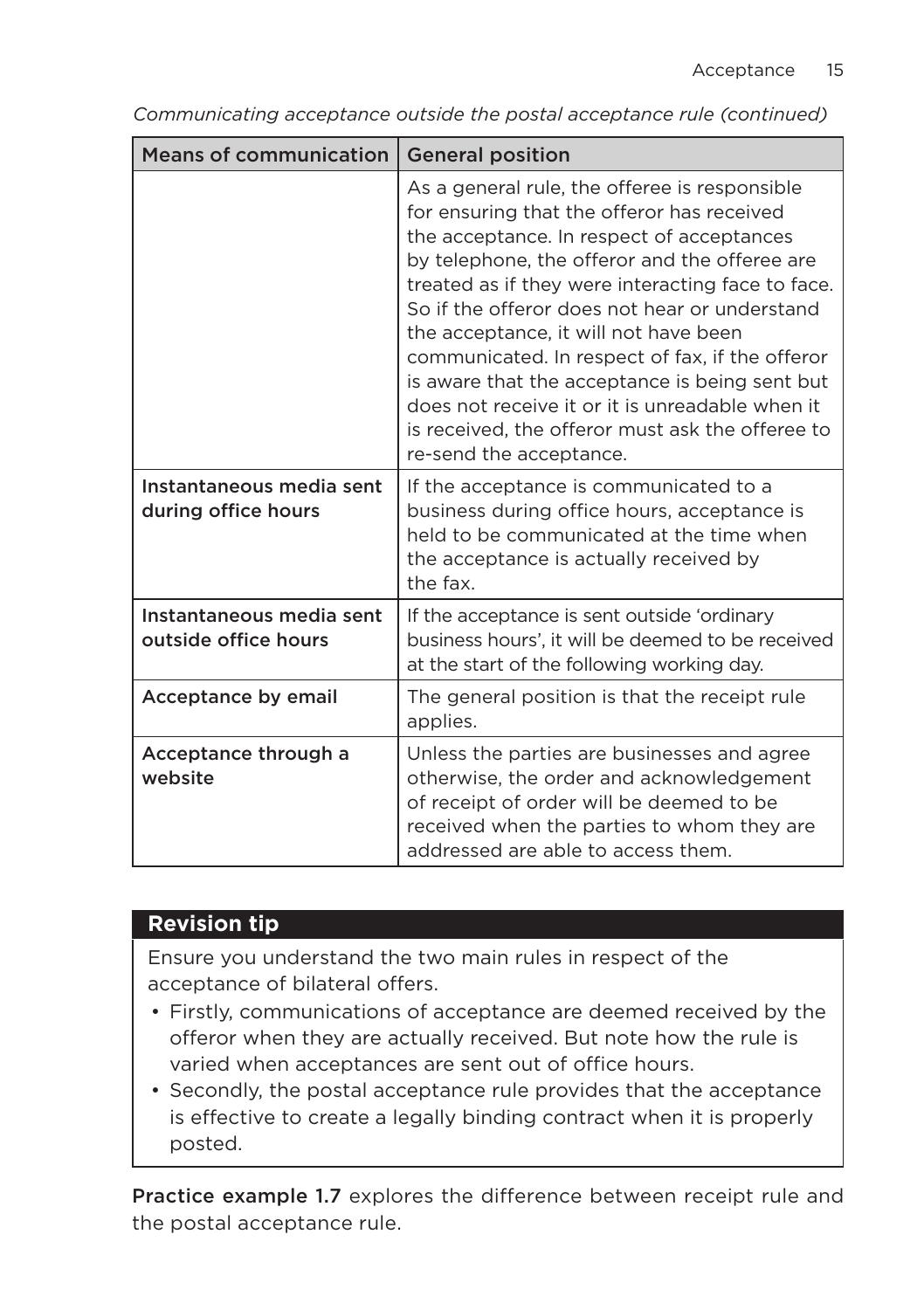# **Practice example 1.7**

BigBank sends an offer of a loan to Oneyema by post. BigBank tells Oneyema that if she wishes to accept the loan, the bank must receive her acceptance in writing by 5 PM on Friday. Oneyema decides to send her response in a letter to BigBank that she posts in a Royal Mail postbox before 5 PM on Friday

Has Oneyema's response formed a legally binding contract with BigBank?

No, Oneyema has not formed a legally binding contract with BigBank. The words in the offer state that the bank must receive her acceptance in writing by 5 PM. This displaces the postal acceptance rule. This means that BigBank must actually receive Oneyema's acceptance by 5 PM on Friday for it to form a legally binding contract.

# Forms of acceptance for unilateral offers

The rules for the acceptance of unilateral offers are different from the rules of acceptance of bilateral offers. The key difference is that the offeree *accepts* a unilateral offer *by conduct* and this acceptance does not need to be communicated to the offeror in order to form a legally binding contract.

# **Exam warning**

Make sure that you clearly identify whether a question on acceptance relates to a bilateral offer or a unilateral offer because the rules for acceptance of bilateral and unilateral offers are different. In addition, make sure that you identify whether it aims to test your knowledge of the receipt rule or the postal acceptance rule, and remember the limitations to the postal acceptance rule in respect of letters that are not properly addressed/not properly posted, or where the offeror has specified that they require actual notice of acceptance.

# **THE TERMINATION OF AN OFFER**

The last topic that we consider in this chapter is the termination of an offer.

Once an offer has been terminated, it cannot be accepted. An offeror may wish to terminate an offer because of a change in circumstances. Or an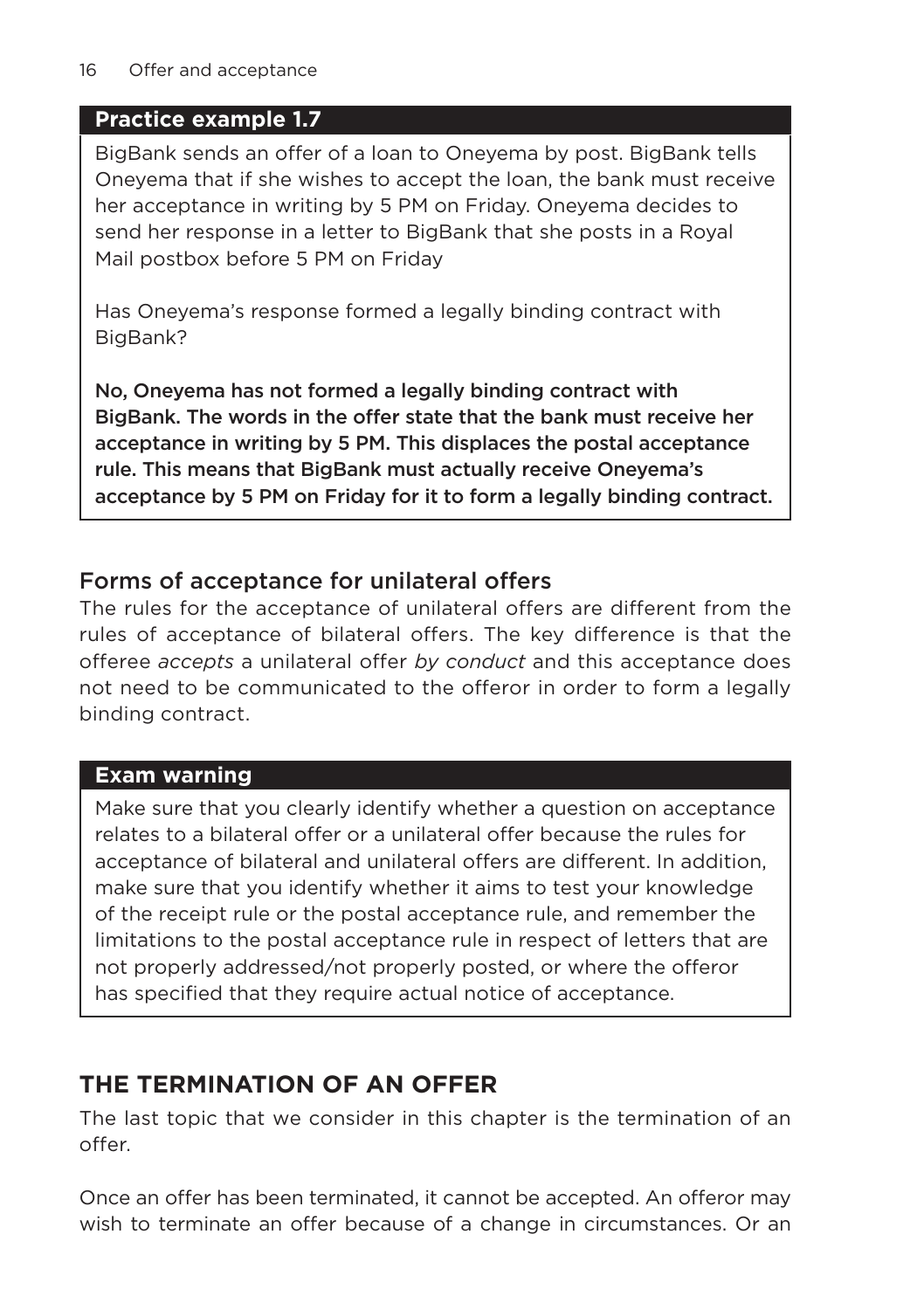offeree may wish to ask questions about the offer without terminating the offer, for example, by making a counter-offer (see Counter-offers, page 18).

For your SQE1 assessment, you must be able to determine whether an offer has been terminated. In the sections below we consider the different ways offers can be terminated.

#### The offeror can revoke the offer

An offeror is free to revoke an offer before it is accepted. However, if the offeror has agreed with the offeree to keep an offer open for a specific time, the offeror is bound to do so.

#### *Revocation must be communicated*

As regards bilateral offers, the revocation must be communicated to the offeree to be effective. It makes no difference whether it is the offeror or a third party who communicates the revocation to the offeree. The postal acceptance rule does not apply to the revocation of offers. Different rules apply to the revocation of unilateral offers (see below).

### The revocation of unilateral offers

Different rules apply to the revocation of unilateral offers. This is because there can be a lack of proximity between the offeror of a unilateral offer and the offeree. For example, where the offer is made in a newspaper, the offeror may not know who has accepted his offer until such person makes himself known to him.

As a general rule, an offeror who makes a unilateral offer cannot revoke it once the offeree has started to perform the act specified in the offer. The offeror must let the offeree finish performing the specified act.

### *Communicating the revocation of unilateral offers*

In contrast to the position in respect of bilateral offers, the offeror can effectively revoke a unilateral offer without such revocation actually being communicated to the offeree. All that is required is that the offeror must use the same means to revoke the offer as he used to make the offer in the first place. For example, if Leroy offers his laptop through a unilateral advertisement in *The Evening Standard*, and then decides to revoke his offer, he would need to advertise his revocation in the same publication, or in one that had the same readership. If Leroy were to try and revoke his offer by publication of an announcement in *Hello*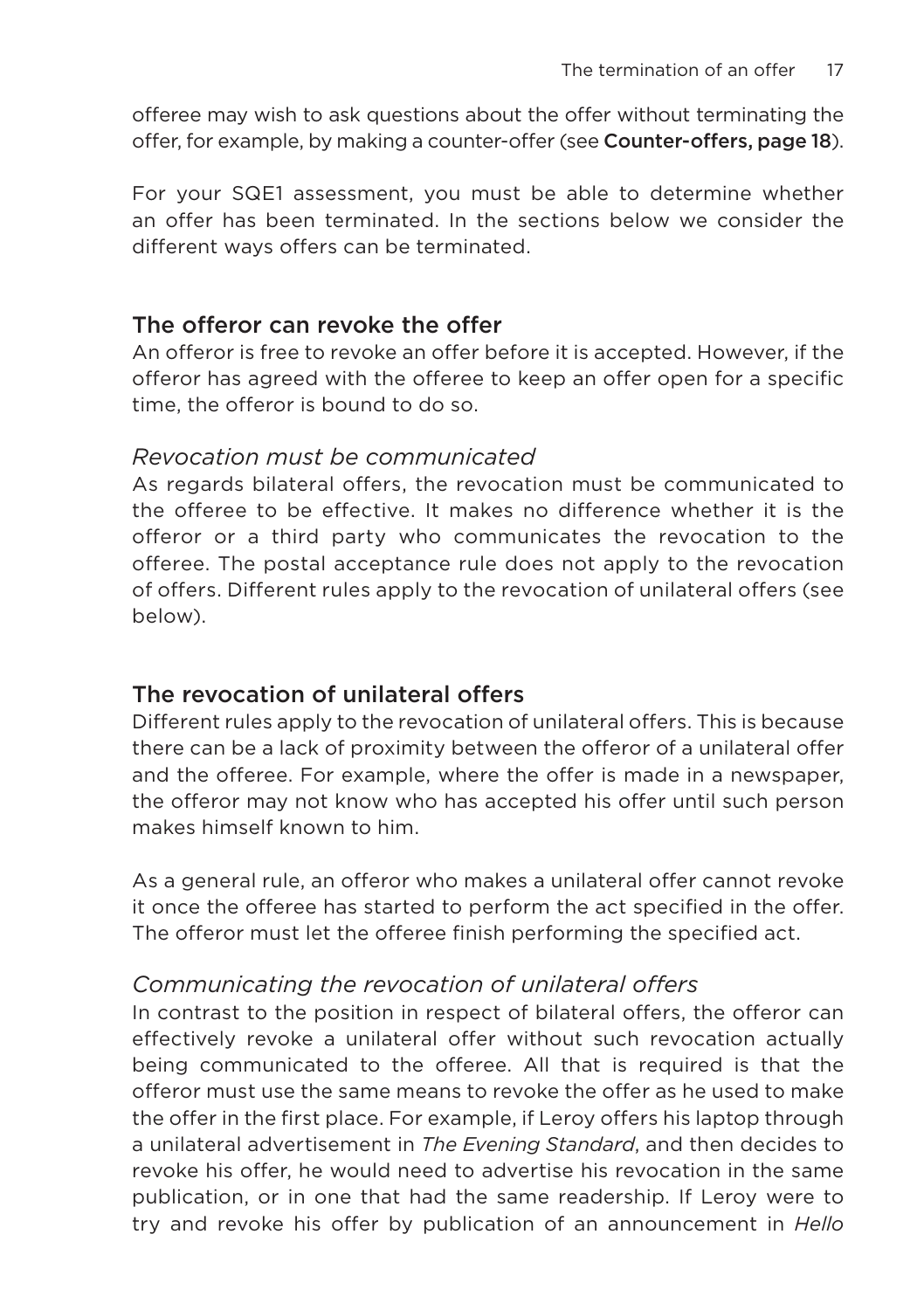*Magazine*, which has different readership from *The Evening Standard*, the revocation would not be effective.

#### Counter-offers

As we have noted above, a counter-offer does not amount to an acceptance and it terminates an offer. Now put your knowledge to the test and attempt Practice example 1.8.

#### **Practice example 1.8**

Anne offered to sell land for £1,000. Paul offered £950 in response. When Anne refused to accept Paul's £950, Paul said that he accepted Anne's offer to buy the land for £1,000.

Was Anne bound by Paul's acceptance of her offer to sell the land for £1,000?

The answer is no. This scenario is based on the facts of *Hyde v Wrench* 49 ER 132. The court held that the offeree's offer of £950 was a counter-offer that destroyed the offeror's original offer. So there was no offer to be accepted by the offeree when he tried to accept the original offer to sell for £1,000.

### The termination of an offer through lapse of time

An offer may be stated to be open for a specific period of time so that it will terminate on a set date. In other cases where no time frame is mentioned, if the offeree takes longer than reasonable to respond to the offer, the courts may hold that there was no offer open to accept because it had expired. There is no absolute rule as to what will constitute a reasonable time frame, it depends upon the subject matter of the contract.

### The termination of an offer by the offeror making a new offer

Let us imagine that Nelson wants to sell his camera. First, he offers the camera to Bronwen for £100. But later the same day, Nelson finds out that his camera is worth £200. When Nelson sees Bronwen later that day, he tells her that his camera is worth more than £100 and he offers Bronwen his camera for £200. Nelson's second offer will terminate his first offer.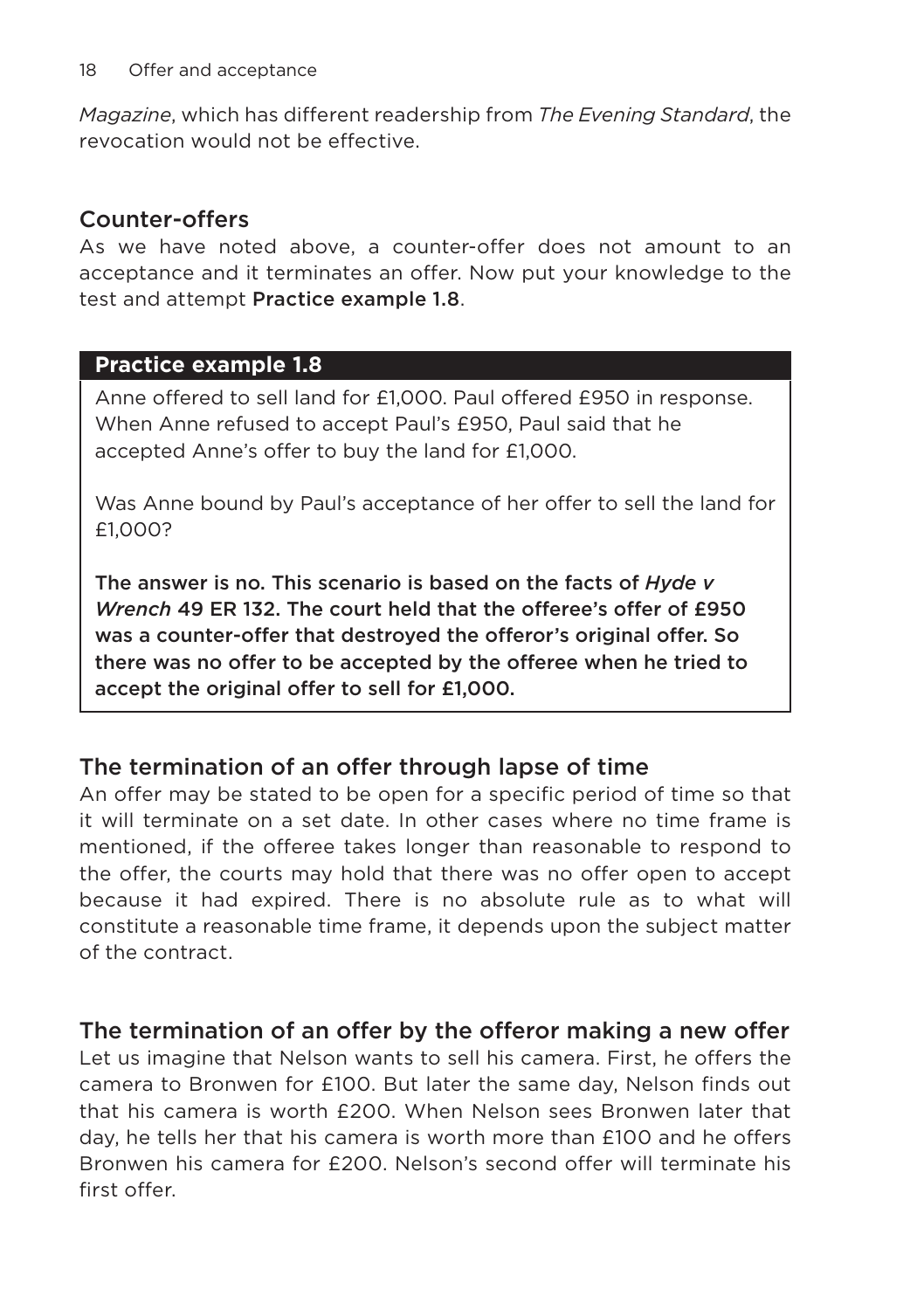# **KEY POINT CHECKLIST**

This chapter has covered the following key knowledge points. You can use these to structure your revision around, making sure to recall the key details for each point, as covered in this chapter.

- As a general rule, the courts adopt an objective approach to determine whether a contract has been formed.
- A bilateral offer is an offer or promise in exchange for an offer or promise.
- A unilateral offer is an offer in exchange for a specified act.
- An invitation to treat is a communication that a person might like to negotiate or discuss the terms of a contract.
- Acceptance of a bilateral offer must be communicated to be effective, except where the postal acceptance rule applies.
- The postal acceptance rule provides that acceptance is effective from the moment the letter is properly posted.
- Acceptance of a unilateral offer does not need to be communicated; the performance of the specified act is acceptance even if the offeree is not aware of this.
- A bilateral offer can be terminated through communication to the offeree, a counter-offer, lapse of time and the making of a new offer.
- A unilateral offer can be terminated by using the same method of communication that was used for the original offer.

# **KEY TERMS AND CONCEPTS**

- offeror (**page 3**)
- offeree (**page 3**)
- the objective test (**page 3**)
- offer (**page 4**)
- invitation to treat (**page 5**)
- bilateral offer (**page 9**)
- unilateral offer (**page 9**)
- acceptance (**page 10**)
- mirror-image rule (**page 10**)
- counter-offer (**page 11**)
- request for flexibility in payment terms (**page 12**)
- receipt rule (**page 13**)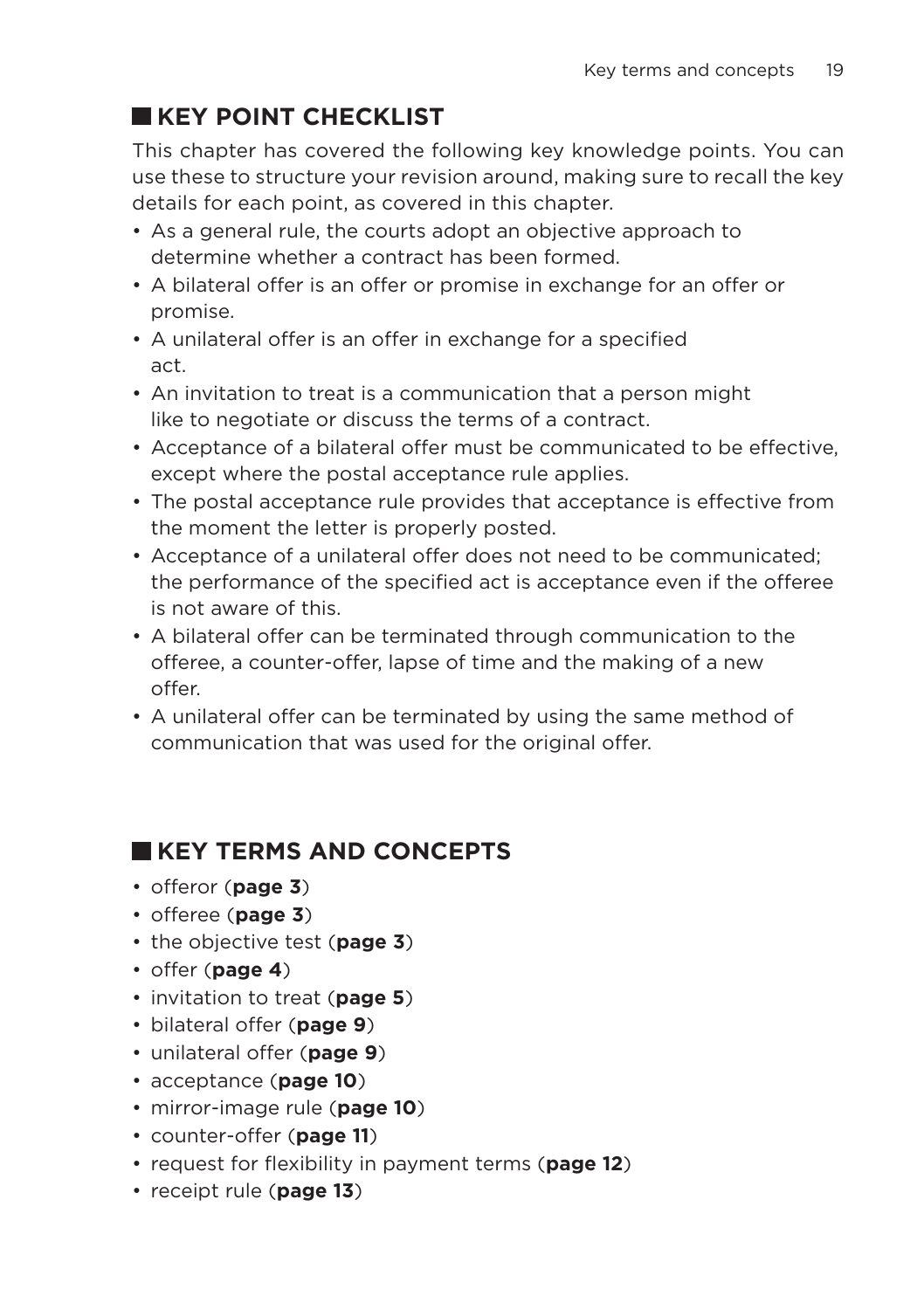# **SQE1-STYLE QUESTIONS**

#### **QUESTION 1**

A goat escapes from the zoo. The zookeeper offers a reward of £100 in the local paper to the first person to return the goat to the zoo. A man does not see the notice, but finds the goat on his morning walk and takes the goat to the zoo. The zookeeper tells the man that he is the first person to return the goat to the zoo and the zookeeper thanks the man with a chocolate bar. Later that day, the man's colleague tells him about the notice for a reward in the newspaper.

#### Which one of the following statements most accurately describes the legal position of the parties?

- A. The zookeeper is not obliged to pay the man the £100 reward because the man did not claim the reward when he returned the goat to the zoo.
- B. The zookeeper is obliged to pay the man the £100 reward because the man accepted the zookeeper's offer by exactly performing the specified actions.
- C. The man can only claim the reward of £100 if he was aware of the advertisement when he brought the goat to the zoo.
- D. By accepting the chocolate bar, the man accepted alternative performance by the zookeeper of the reward and is estopped from claiming the £100.
- E. The man's act of returning the goat amounts to acceptance of a unilateral offer so it is irrelevant whether or not he knew of the advertisement when he performed the act.

#### **QUESTION 2**

A supplier is negotiating the sale of apples with a customer. The supplier writes an email to the customer on Friday morning to offer the customer 10 tons of apples for £2,000. The supplier says that she will start delivering apples as soon as the customer accepts the offer. The customer telephones the supplier to confirm that she accepts her offer. The telephone line is bad and the supplier cannot hear what the customer says and asks the customer to repeat her message. The customer repeats her message and then the telephone cuts out. The supplier did not hear the message the first time or the second time.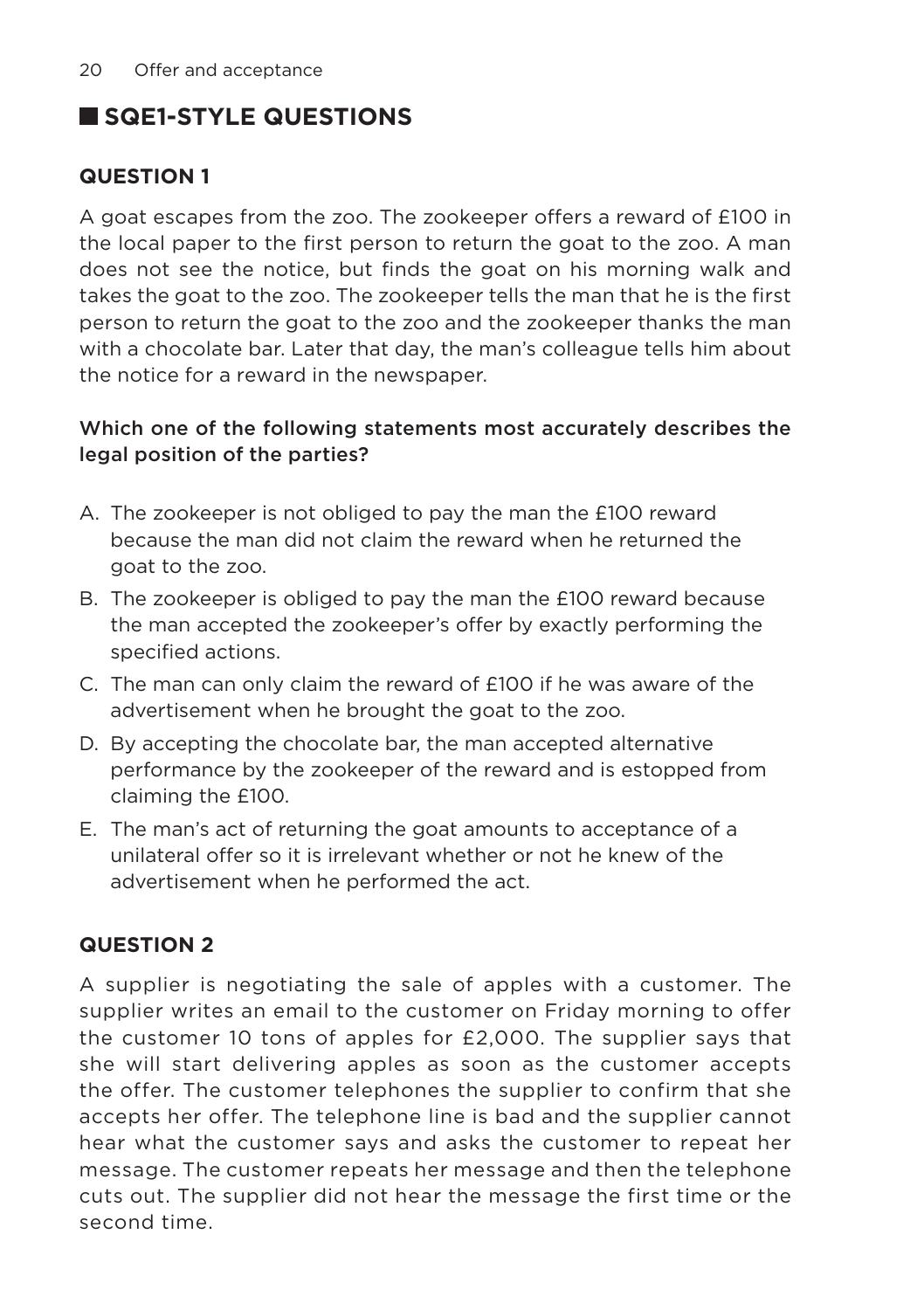#### Which of the following statements best describes the legal position in the case?

- A. The customer's acceptance has created a binding contract so the supplier must start delivering apples to the customer in accordance with the terms of their agreement.
- B. The supplier is responsible for calling the customer back and checking what she said.
- C. It is the customer's responsibility to ensure that the supplier hears her acceptance.
- D. Given that the customer has tried two times to tell the supplier that she accepts her offer, the supplier will be in breach of contract if she does not deliver the apples to the customer as soon as possible.
- E. It was the supplier's fault that she did not hear the customer's acceptance of her offer so she must take the consequences of this.

# **QUESTION 3**

A man sends a letter by Royal Mail to a colleague in which he offers to sell her his bicycle for £500 provided he hears back from her in two days. The colleague writes back saying that she will buy the bicycle for £400 and she posts her letter by Royal Mail within two days.

#### Which one of the following statements is the most accurate reflection of the legal position?

- A. Provided the colleague put the correct address on the letter, the contract is formed when she posts it with Royal Mail.
- B. The colleague's letter amounts to a counter-offer that destroys the man's offer.
- C. The colleague's letter is a unilateral offer that the man can accept by conduct.
- D. Pursuant to the postal acceptance rule a contract between the colleague and the man is formed at the moment that the colleague posts the letter back to the man.
- E. The colleague's communication was an enquiry as to flexibility in payment terms so the man's offer remains open for the colleague to accept.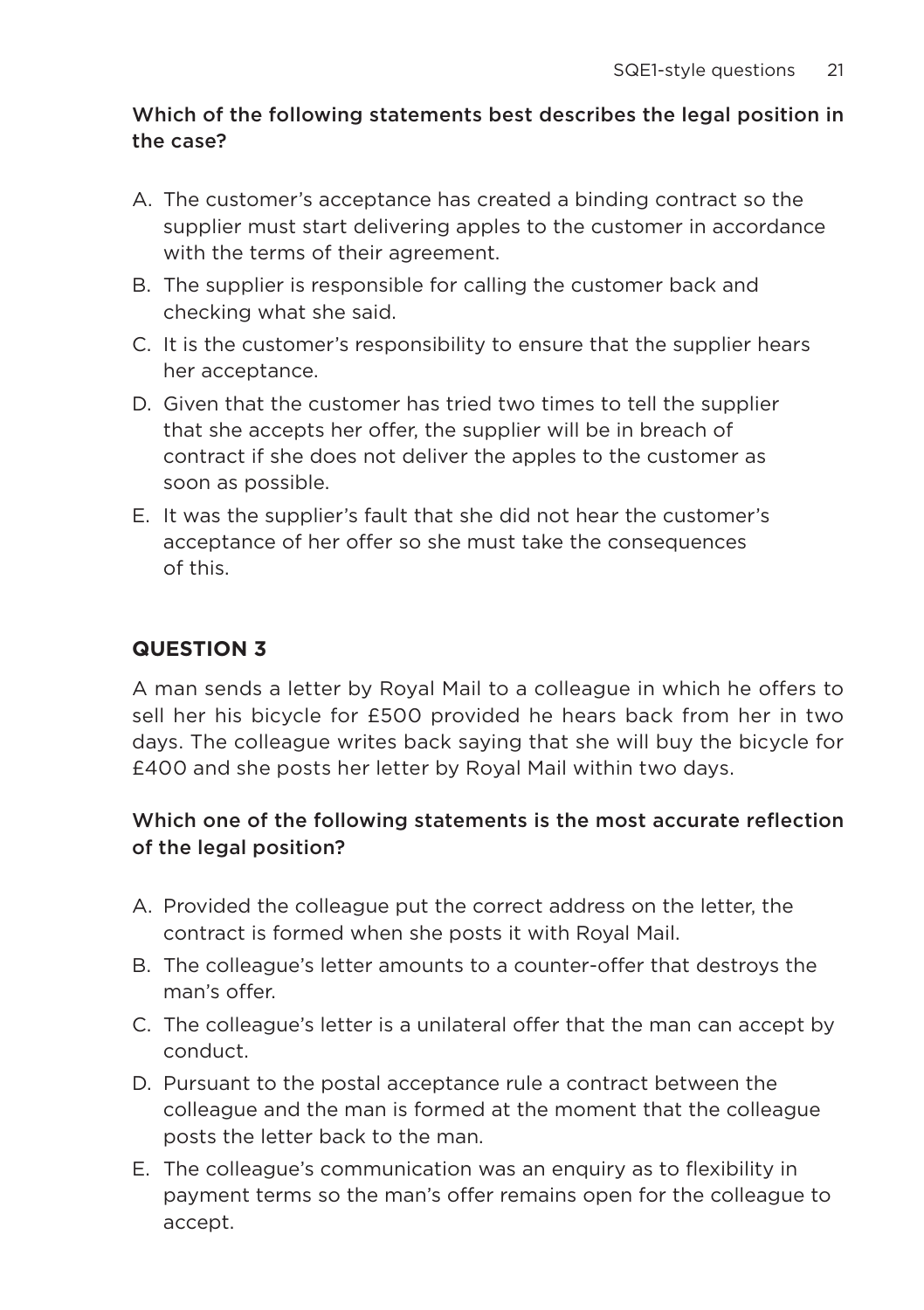### **QUESTION 4**

A lawyer is walking through the town centre when she meets her friend, a shopkeeper. The shopkeeper tells the lawyer that she rents her shop from an insurance company and that she is worried because the insurance company recently demanded 50% more rent each year. In a panic, the shopkeeper sent a letter by post to the insurance company offering to pay 45% more per year, but after checking her finances, the shopkeeper has discovered that she cannot afford to pay 45% more per year.

#### Which of the following most accurately describes the legal position?

- A. The lawyer (on behalf of the shopkeeper) should immediately telephone the insurance company to tell them that the shopkeeper has revoked her offer to pay a 45% increase. This will prevent the insurance company from accepting the shopkeeper's offer to form a binding contract.
- B. The shopkeeper should revoke her offer to the insurance company immediately by sending a letter by courier to the insurance company to ensure that it does not accept the shopkeeper's offer of a 45% increase to form a binding contract.
- C. The shopkeeper was bound by her offer to the insurance company from the moment she posted her letter.
- D. The shopkeeper should revoke her offer to the insurance company by post because the postal acceptance rule provides that a message in a letter is effective from the moment it is posted in a Royal Mail postbox, regardless of whether or not the addressee receives it.
- E. The shopkeeper should send a letter to the insurance company to investigate whether the insurance company would be prepared to accept a smaller increase in annual rent.

### **QUESTION 5**

On Monday, a man advertises his computer for sale in a trade magazine with the following words 'LENOVO IdeaPad Flex 5 13.3' for £200. I will sell to the first person who brings £200 to my office at 1 Oxford Street by 1 PM this Friday'. On Tuesday, the man changes his mind and decides to revoke his advertisement. The man cannot find the telephone number for the magazine so he places a notice in a national newspaper and the notice is published on Wednesday morning.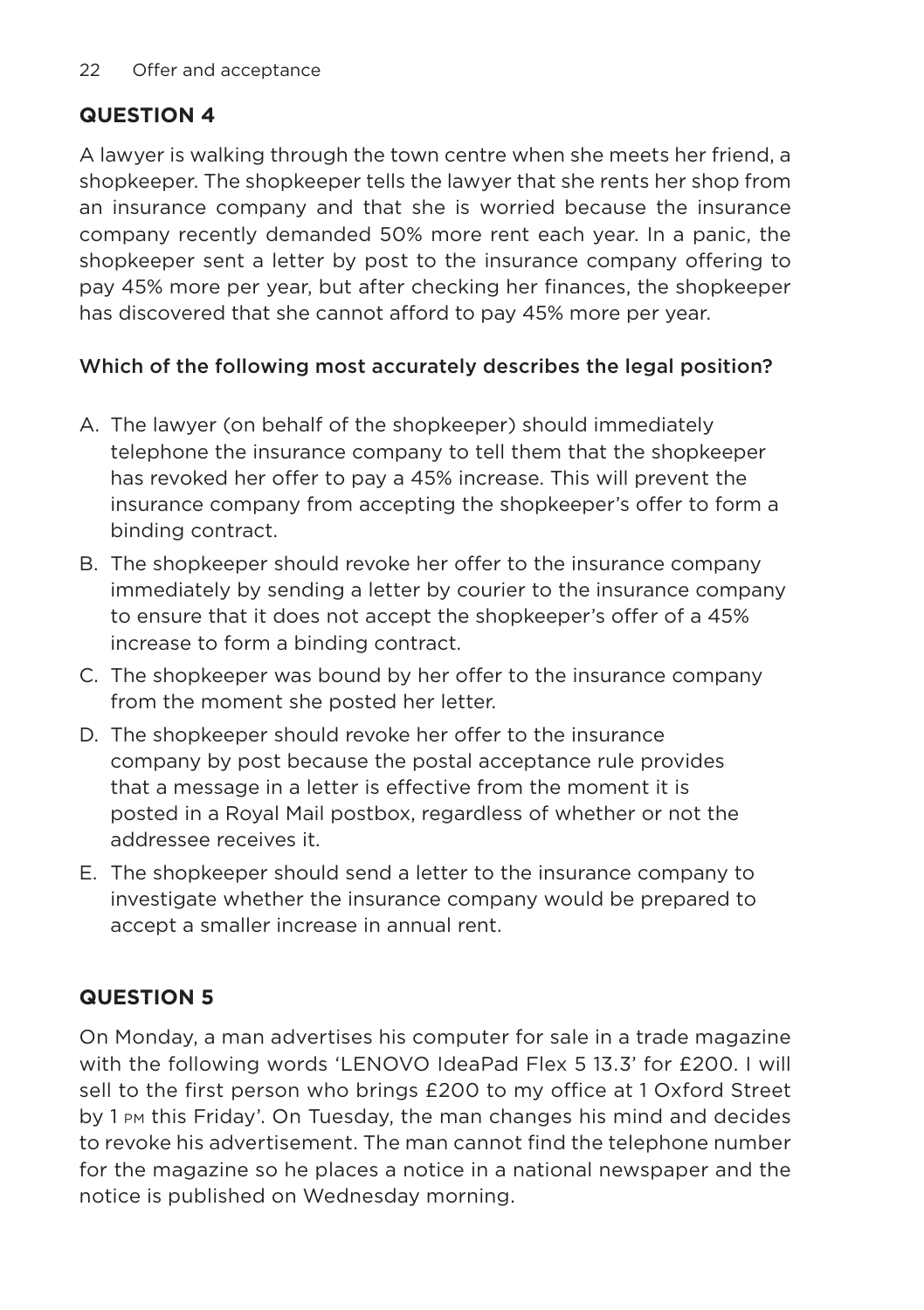#### To which one of the following persons is the man obliged to sell his computer?

- A. On Friday, a woman, having seen the advert on Monday, brings £200 to the man's office at 11:00 AM.
- B. On Friday, a student, having seen the advert on Monday, arrives at the man's office at  $10.15$   $\mu$  and offers him  $f190$  for the computer.
- C. On Friday, a programmer, having seen the advert on Monday, arrives at the man's office at 1:05 PM and asks whether he will accept £200 for the computer payable in four monthly instalments of £50.
- D. On Friday, an accountant, having seen the advert on Monday, arrives at the man's office at 11:30 AM with £200.
- E. The man is not obliged to sell the computer to any person.

# **ANSWERS TO QUESTIONS**

### Answers to 'What do you know already?' questions at the start of the chapter

- 1) An offer can be accepted to form a legally binding contract. No further negotiation is required. By contrast, an invitation to treat is an expression of willingness on the part of one person to enter into negotiations, which it is hoped will lead to the conclusion of a contract at a later date.
- 2) True.
- 3) A bilateral offer is an offer by one person in exchange for an offer or promise by another person. By contrast, a unilateral offer is a promise by one person in exchange for an act by another person.
- 4) A unilateral offer.
- 5) The mirror-image rule requires that an acceptance of an offer must be unconditional and it must correspond to the exact terms of the offer.
- 6) The correct answer was (b). Henriki's offer to John is a counter-offer. A counter-offer destroys an offer. The authority for this rule is *Hyde v Wrench*.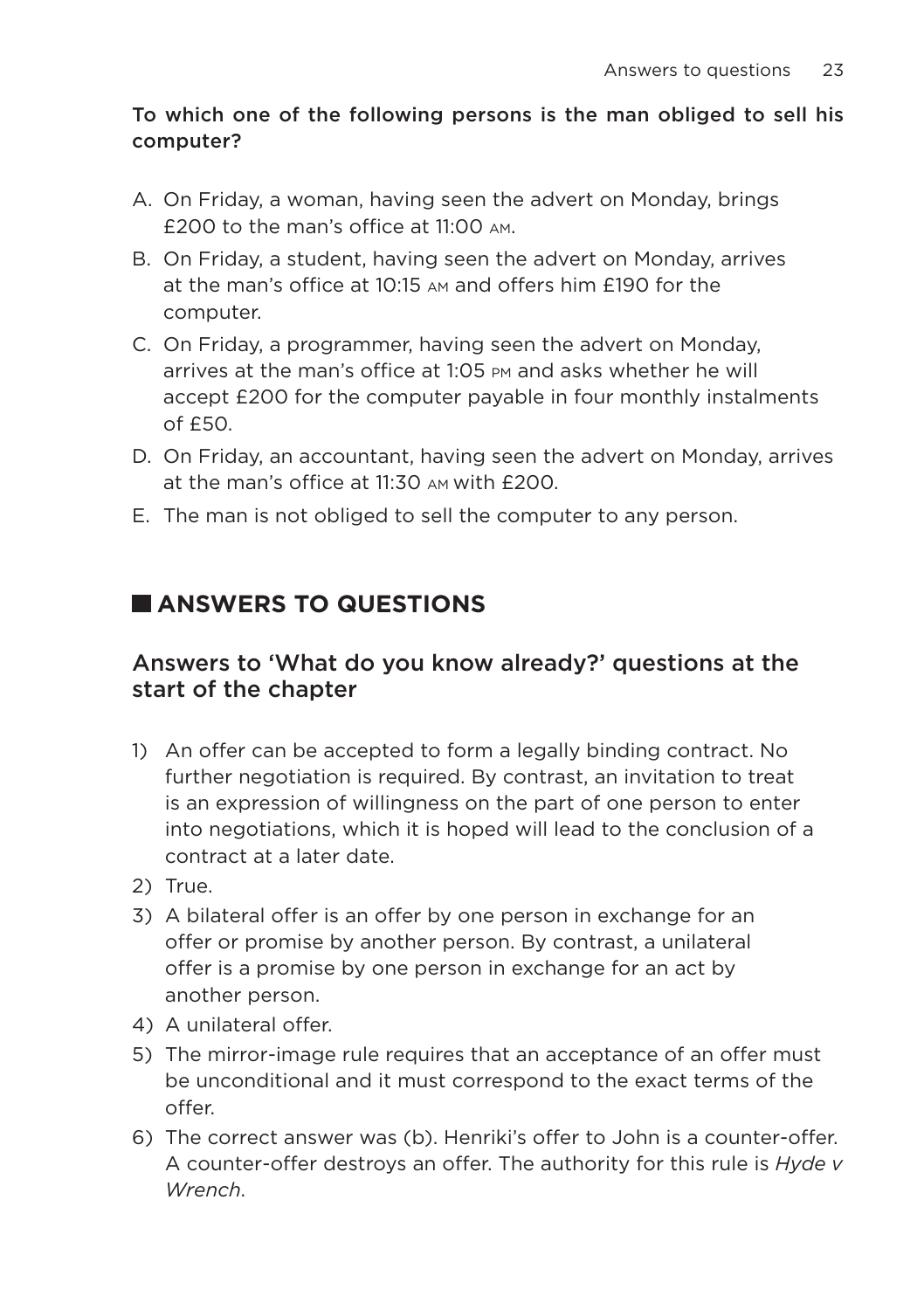# Answers to end-of-chapter SQE1-style questions

#### Question 1:

The correct answer was C. It is a key requirement of an acceptance that the person purporting to accept the offer is aware of the offer. This means that Option E is incorrect. Option A is incorrect because if the party who performs the unilateral act is aware of the offer, he will be entitled to claim the reward, even if he does not claim it immediately. Option B is also incorrect because the person who purports to accept an offer must be aware of it. Option D is incorrect because the man is not aware of the offer so is not entitled to the reward of £100. If the man had been aware of the offer, he would still be able to claim the reward of £100, despite having been given a chocolate bar.

#### Question 2:

The correct answer was C. This is because in this bilateral offer scenario, an offeree (the customer) must communicate acceptance for it to be effective. Since the offeree's (the customer's) communication is by telephone, it is the offeree's responsibility to ensure that the offeror (the supplier) hears the acceptance. This means that Option A is incorrect. A binding contract has not been formed because the customer has not communicated acceptance to the supplier. Option B is also incorrect because it is the offeree's responsibility to communicate acceptance. Option D is incorrect because no contract has been formed. Option E is incorrect as there is nothing in the fact pattern to indicate that it is the supplier's fault that the line is bad, and in any event, it is the offeree's (the customer's) responsibility to communicate acceptance, and she has not done this.

#### Question 3:

The correct answer was B. This is because the colleague's response to the man clearly shows that she wishes to buy the bicycle for £400, rather than for the £500 in the offer. This is a counter-offer, which destroys the original offer so that it can no longer be accepted. This lack of symmetry between the offer and the purported acceptance means that there is no agreement between the offeror (the man) and the offeree (the colleague) so there can be no binding contract. This also means that Options A and D are incorrect. Option C is incorrect because the colleague's counter-offer is a bilateral offer, not a unilateral offer. Option E is incorrect because the colleague's communication is an offer to buy the bicycle at a different price from the one originally offered (a counter-offer), rather than an enquiry as to whether payment of the £500 could be paid in instalments, which would be an example of an enquiry as to flexibility in payment terms.